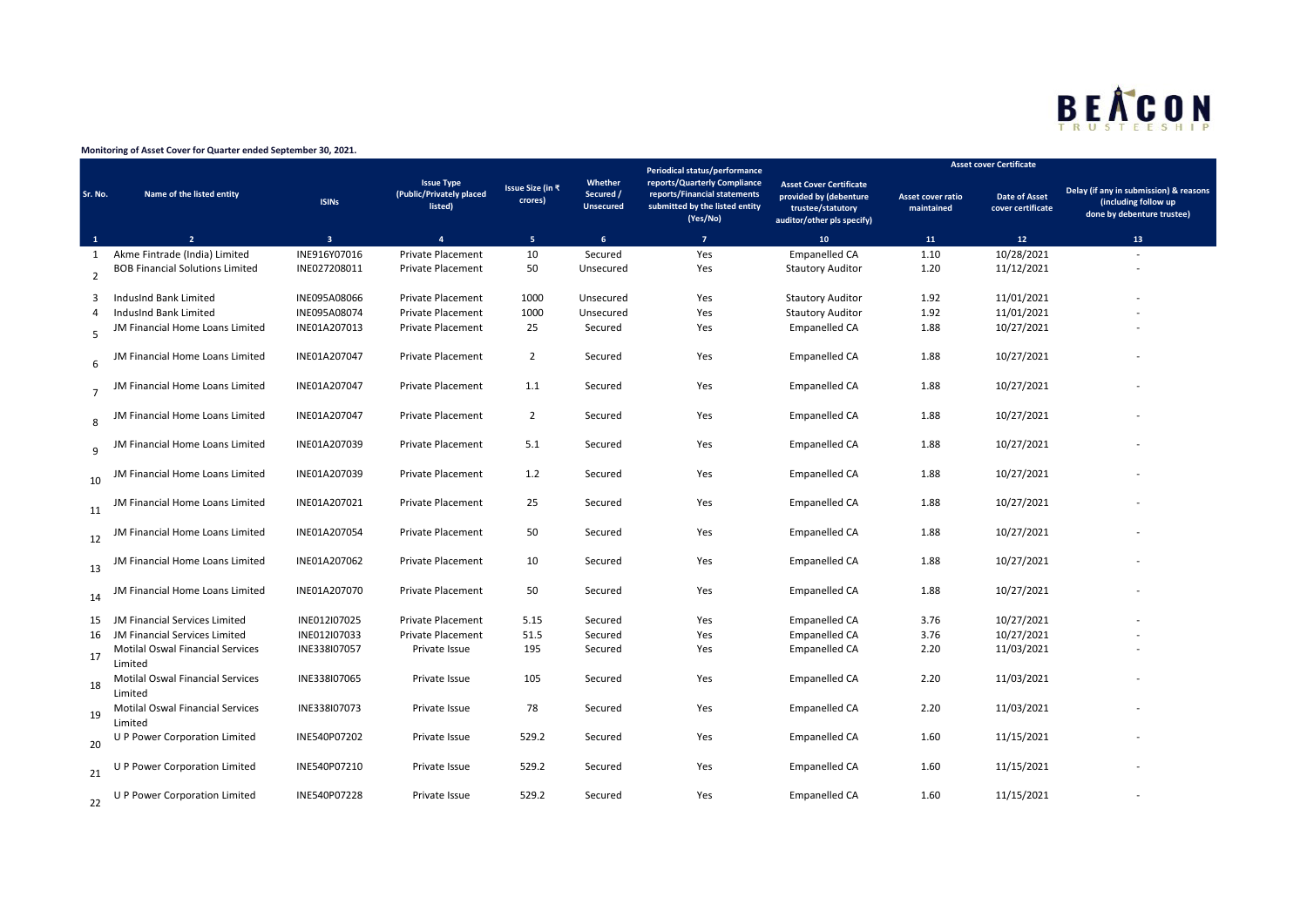| 23 | U P Power Corporation Limited                 | INE540P07236 | Private Issue | 529.2 | Secured   | Yes | <b>Empanelled CA</b>     | 1.60                     | 11/15/2021 |                                                  |
|----|-----------------------------------------------|--------------|---------------|-------|-----------|-----|--------------------------|--------------------------|------------|--------------------------------------------------|
| 24 | U P Power Corporation Limited                 | INE540P07244 | Private Issue | 529.2 | Secured   | Yes | <b>Empanelled CA</b>     | 1.60                     | 11/15/2021 |                                                  |
| 25 | U P Power Corporation Limited                 | INE540P07251 | Private Issue | 529.2 | Secured   | Yes | Empanelled CA            | 1.60                     | 11/15/2021 |                                                  |
| 26 | U P Power Corporation Limited                 | INE540P07269 | Private Issue | 529.2 | Secured   | Yes | <b>Empanelled CA</b>     | 1.60                     | 11/15/2021 |                                                  |
| 27 | U P Power Corporation Limited                 | INE540P07293 | Private Issue | 646   | Secured   | Yes | Empanelled CA            | 1.60                     | 11/15/2021 |                                                  |
| 28 | U P Power Corporation Limited                 | INE540P07301 | Private Issue | 646   | Secured   | Yes | <b>Empanelled CA</b>     | 1.60                     | 11/15/2021 |                                                  |
| 29 | U P Power Corporation Limited                 | INE540P07319 | Private Issue | 646   | Secured   | Yes | <b>Empanelled CA</b>     | 1.60                     | 11/15/2021 |                                                  |
| 30 | U P Power Corporation Limited                 | INE540P07327 | Private Issue | 646   | Secured   | Yes | <b>Empanelled CA</b>     | 1.60                     | 11/15/2021 |                                                  |
| 31 | U P Power Corporation Limited                 | INE540P07335 | Private Issue | 646   | Secured   | Yes | <b>Empanelled CA</b>     | 1.60                     | 11/15/2021 |                                                  |
| 32 | U P Power Corporation Limited                 | INE540P07343 | Private Issue | 646   | Secured   | Yes | <b>Empanelled CA</b>     | 1.60                     | 11/15/2021 |                                                  |
| 33 | U P Power Corporation Limited                 | INE540P07350 | Private Issue | 646   | Secured   | Yes | Empanelled CA            | 1.60                     | 11/15/2021 |                                                  |
| 34 | Nile Developers Private Limited               | INE0G8Z07019 | Private Issue | 47    | Secured   | Yes | Empanelled CA            | 1.11                     | 10/23/2021 |                                                  |
| 35 | <b>NMDC Limited</b>                           | INE584A08010 | Private Issue | 523.8 | Unsecured | Yes | <b>Stautory Auditor</b>  | 65.14                    | 11/11/2021 |                                                  |
| 36 | Saija Finance Private Limited                 | INE637007134 | Private Issue | 10    | Secured   | Yes | <b>Empanelled CA</b>     | 1.25                     | 11/18/2021 |                                                  |
| 37 | Sankhya Financial Services Private<br>Limited | INE471X07014 | Private Issue | 25    | Secured   | Yes | Empanelled CA            | 3.76                     | 11/15/2021 |                                                  |
| 38 | Sankhya Financial Services Private<br>Limited | INE471X07022 | Private Issue | 15    | Secured   | Yes | <b>Empanelled CA</b>     | 3.76                     | 11/15/2021 |                                                  |
| 39 | Sankhya Financial Services Private<br>Limited | INE471X07030 | Private Issue | 25    | Secured   | Yes | <b>Empanelled CA</b>     | 3.76                     | 11/15/2021 |                                                  |
| 40 | Sankhya Financial Services Private<br>Limited | INE471X07048 | Private Issue | 25    | Secured   | Yes | <b>Empanelled CA</b>     | 3.76                     | 11/15/2021 |                                                  |
|    | 41 The Federal Bank Limited                   | INE171A08024 | Private Issue | 300   | Unsecured | Yes | <b>Statutory Auditor</b> | 15.52                    | 11/11/2021 |                                                  |
| 42 | Flometallic India Private Limited             | INE0I3K07010 | Private Issue | 500   | Secured   | Yes | Empanelled CA            | 1.29                     | 11/10/2021 |                                                  |
| 43 | Flometallic India Private Limited             | INE013K07028 | Private Issue | 250   | Secured   | Yes | <b>Empanelled CA</b>     | 1.29                     | 11/10/2021 |                                                  |
| 44 | Flometallic India Private Limited             | INE013K07036 | Private Issue | 250   | Secured   | Yes | <b>Empanelled CA</b>     | 1.29                     | 11/10/2021 |                                                  |
| 45 | Flometallic India Private Limited             | INE0I3K07044 | Private Issue | 500   | Secured   | Yes | <b>Empanelled CA</b>     | 1.29                     | 11/10/2021 |                                                  |
| 46 | Chennai Petroleum Corporation<br>Limited      | INE178A08037 | Private Issue | 500   | Unsecured | Yes |                          | $\overline{\phantom{a}}$ |            | Not received as Books of<br>Accounts not closed. |
| 47 | Aadhar Housing Finance Limited                | INE538L08013 | Private Issue | 1.00  | Unsecured | Yes | Empanelled CA            | 16.81                    | 11/13/2021 |                                                  |
| 48 | Aadhar Housing Finance Limited                | INE538L08021 | Private Issue | 6.00  | Unsecured | Yes | <b>Empanelled CA</b>     | 16.81                    | 11/13/2021 |                                                  |
| 49 | Aadhar Housing Finance Limited                | INE538L08039 | Private Issue | 7.00  | Unsecured | Yes | Empanelled CA            | 16.81                    | 11/13/2021 |                                                  |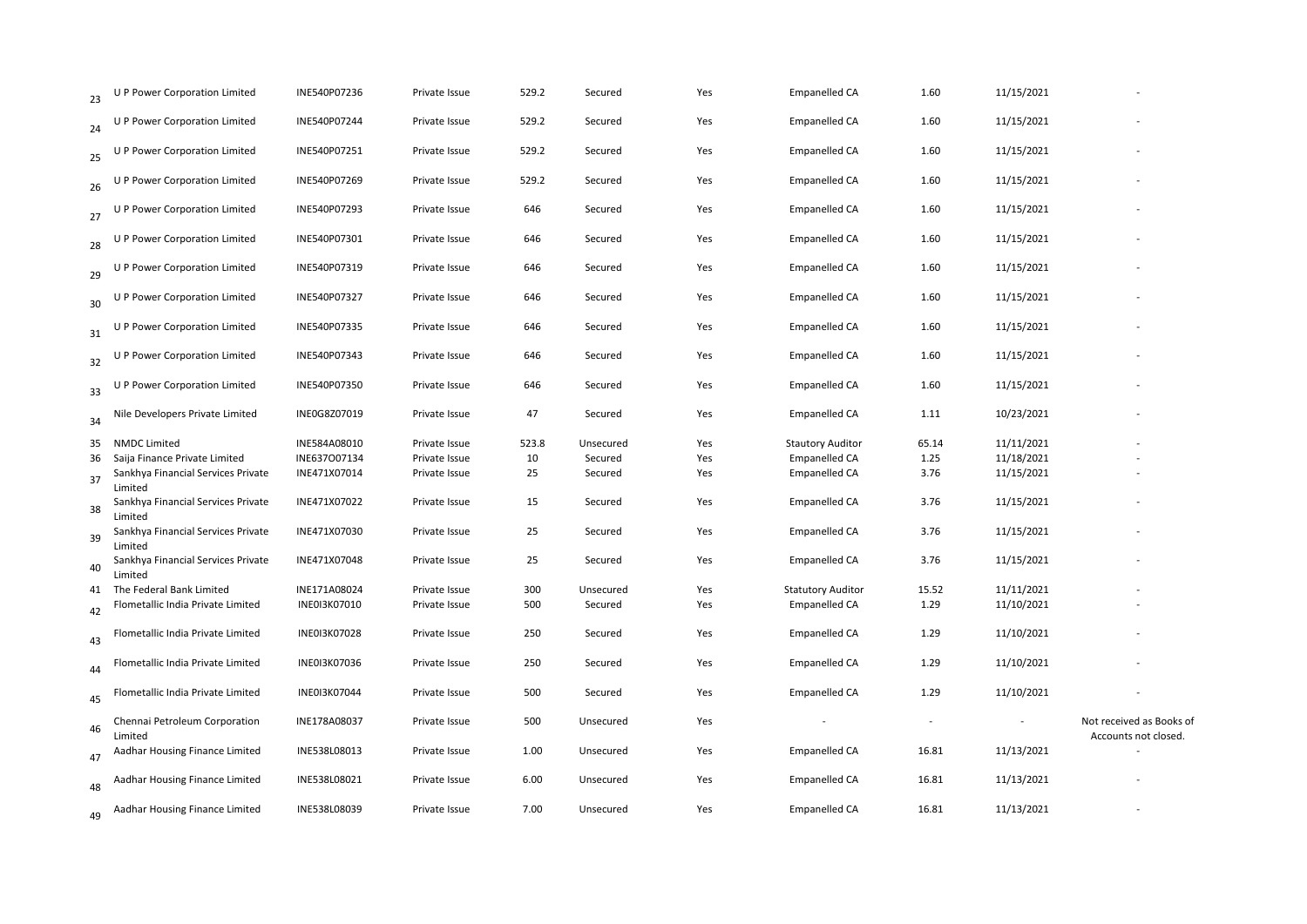| 50 | Aadhar Housing Finance Limited              | INE538L08047                 | Private Issue                  | 10.00    | Unsecured          | Yes        | <b>Empanelled CA</b>                         | 16.81        | 11/13/2021               |  |
|----|---------------------------------------------|------------------------------|--------------------------------|----------|--------------------|------------|----------------------------------------------|--------------|--------------------------|--|
| 51 | Aadhar Housing Finance Limited              | INE538L08054                 | Private Issue                  | 10.00    | Unsecured          | Yes        | <b>Empanelled CA</b>                         | 16.81        | 11/13/2021               |  |
| 52 | Aadhar Housing Finance Limited              | INE538L08062                 | Private Issue                  | 3.00     | Unsecured          | Yes        | <b>Empanelled CA</b>                         | 16.81        | 11/13/2021               |  |
| 53 | Aadhar Housing Finance Limited              | INE538L08070                 | Private Issue                  | 15.00    | Unsecured          | Yes        | Empanelled CA                                | 16.81        | 11/13/2021               |  |
| 54 | Aadhar Housing Finance Limited              | INE538L08088                 | Private Issue                  | 25.00    | Unsecured          | Yes        | <b>Empanelled CA</b>                         | 16.81        | 11/13/2021               |  |
| 55 | Aadhar Housing Finance Limited              | INE538L08096                 | Private Issue                  | 7.00     | Unsecured          | Yes        | <b>Empanelled CA</b>                         | 16.81        | 11/13/2021               |  |
| 56 | Aadhar Housing Finance Limited              | INE538L07353                 | Private Issue                  | 50.00    | Secured            | Yes        | Empanelled CA                                | 1.10         | 11/13/2021               |  |
| 57 | Aadhar Housing Finance Limited              | INE538L07361                 | Private Issue                  | 10.00    | Secured            | Yes        | <b>Empanelled CA</b>                         | 1.10         | 11/13/2021               |  |
| 58 | Aadhar Housing Finance Limited              | INE538L07379                 | Private Issue                  | 5.00     | Secured            | Yes        | <b>Empanelled CA</b>                         | 1.00         | 11/13/2021               |  |
| 59 | Aadhar Housing Finance Limited              | INE538L07502                 | Public Issue                   | 30.51    | Secured            | Yes        | <b>Empanelled CA</b>                         | 1.00         | 11/13/2021               |  |
| 60 | Aadhar Housing Finance Limited              | INE538L07510                 | Public Issue                   | 18.96    | Secured            | Yes        | Empanelled CA                                | 1.00         | 11/13/2021               |  |
| 61 | Aadhar Housing Finance Limited              | INE538L07528                 | Public Issue                   | 9.55     | Secured            | Yes        | <b>Empanelled CA</b>                         | 1.00         | 11/13/2021               |  |
| 62 | Aadhar Housing Finance Limited              | INE538L07536                 | Public Issue                   | 11.68    | Secured            | Yes        | <b>Empanelled CA</b>                         | 1.00         | 11/13/2021               |  |
| 63 | Aadhar Housing Finance Limited              | INE883F07165                 | Private Issue                  | 300.00   | Secured            | Yes        | <b>Empanelled CA</b>                         | 1.10         | 11/13/2021               |  |
| 64 | Aadhar Housing Finance Limited              | INE883F07173                 | Private Issue                  | 200.00   | Secured            | Yes        | <b>Empanelled CA</b>                         | 1.10         | 11/13/2021               |  |
| 65 | Aadhar Housing Finance Limited              | INE883F07199                 | Private Issue                  | 165.00   | Secured            | Yes        | Empanelled CA                                | 1.10         | 11/13/2021               |  |
| 66 | Aadhar Housing Finance Limited              | INE883F07207                 | Private Issue                  | 100.00   | Secured            | Yes        | <b>Empanelled CA</b>                         | 1.10         | 11/13/2021               |  |
| 67 | Aadhar Housing Finance Limited              | INE883F07215                 | Private Issue                  | 100.00   | Secured            | Yes        | <b>Empanelled CA</b>                         | 1.10         | 11/13/2021               |  |
| 68 | Aadhar Housing Finance Limited              | INE883F07181                 | Private Issue                  | 300.00   | Secured            | Yes        | <b>Empanelled CA</b>                         | 1.10         | 11/13/2021               |  |
| 69 | Aadhar Housing Finance Limited              | INE883F07223                 | Private Issue                  | 99.00    | Secured            | Yes        | <b>Empanelled CA</b>                         | 1.10         | 11/13/2021               |  |
| 70 | Credit Access Grameen Limited               | INE741K07199                 | Private Issue                  | 135      | Secured            | Yes        | Empanelled CA                                | 1.00         | 11/15/2021               |  |
| 71 | Credit Access Grameen Limited               | INE741K07330                 | Private Issue                  | 100      | Secured            | Yes        | <b>Empanelled CA</b>                         | 1.10         | 11/15/2021               |  |
| 72 | Credit Access Grameen Limited               | INE741K07306                 | Private Issue                  | 30       | Secured            | Yes        | <b>Empanelled CA</b>                         | 1.10         | 11/15/2021               |  |
| 73 | Credit Access Grameen Limited               | INE741K07280                 | Private Issue                  | 50       | Secured            | Yes        | <b>Empanelled CA</b>                         | 1.20         | 11/15/2021               |  |
| 74 | SK Finance Limited<br>75 SK Finance Limited | INE124N07358<br>INE124N07127 | Private Issue<br>Private Issue | 86<br>25 | Secured<br>Secured | Yes<br>Yes | <b>Empanelled CA</b><br><b>Empanelled CA</b> | 1.20<br>1.10 | 10/30/2021<br>10/30/2021 |  |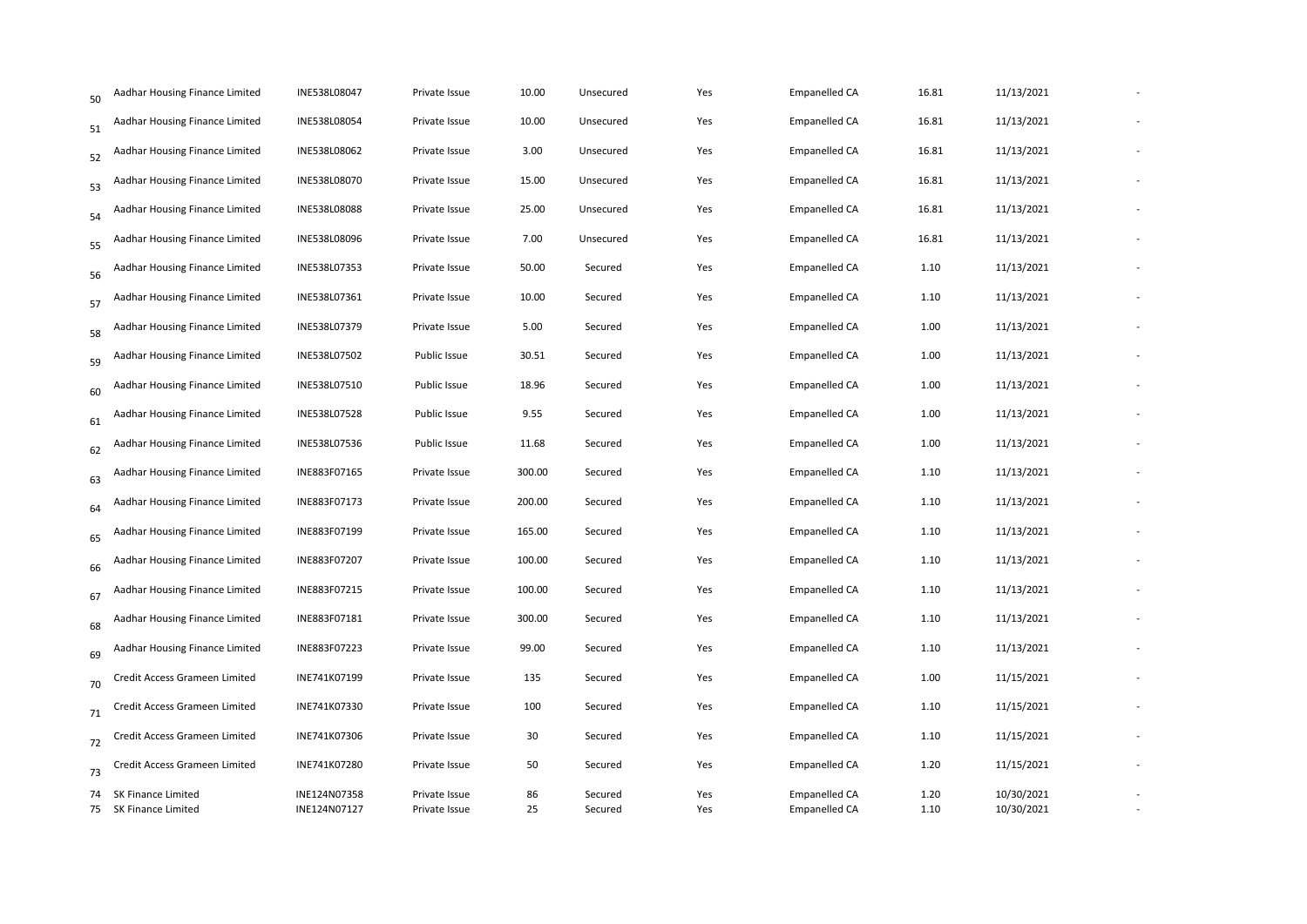| 76  | SK Finance Limited                             | INE124N07242(erstwhil<br>eINE124N07234) | Private Issue | 50             | Secured   | Yes | <b>Empanelled CA</b>     | 1.00   | 10/30/2021 |                          |
|-----|------------------------------------------------|-----------------------------------------|---------------|----------------|-----------|-----|--------------------------|--------|------------|--------------------------|
|     |                                                |                                         |               |                |           |     |                          |        |            |                          |
|     | 77 SK Finance Limited                          | INE124N07325                            | Private Issue | 25             | Secured   | Yes | Empanelled CA            | 1.20   | 10/30/2021 |                          |
| 78  | <b>SK Finance Limited</b>                      | INE124N07366                            | Private Issue | 33.6           | Secured   | Yes | <b>Empanelled CA</b>     | 1.10   | 10/30/2021 |                          |
| 79  | <b>SK Finance Limited</b>                      | INE124N07374                            | Private Issue | 50             | Secured   | Yes | <b>Empanelled CA</b>     | 1.10   | 10/30/2021 |                          |
| 80  | <b>Fusion Microfinanace Limited</b>            | INE139R07266                            | Private Issue | 30             | Secured   |     | Empanelled CA            | 1.10   | 11/27/2021 |                          |
| 81  | G R Infraprojects Limited                      | INE201P07169                            | Private Issue | 50             | Secured   | Yes | Empanelled CA            | 1.25   | 11/26/2021 |                          |
| 82  | G R Infraprojects Limited                      | INE201P07185                            | Private Issue | 70             | Secured   | Yes | <b>Empanelled CA</b>     | 1.25   | 11/26/2021 |                          |
| 83  | G R Infraprojects Limited                      | INE201P07193                            | Private Issue | 10             | Secured   | Yes | Empanelled CA            | 1.25   | 11/26/2021 |                          |
| 84  | G R Infraprojects Limited                      | INE201P07177                            | Private Issue | 5              | Secured   | Yes | Empanelled CA            | 1.25   | 11/26/2021 |                          |
| 85  | G R Infraprojects Limited                      | INE201P08043                            | Private Issue | 17             | Unsecured | Yes | <b>Statutory Auditor</b> | 5.89   | 11/15/2021 |                          |
| 86  | G R Infraprojects Limited                      | INE201P08050                            | Private Issue | 17             | Unsecured | Yes | <b>Statutory Auditor</b> | 5.89   | 11/15/2021 |                          |
| 87  | G R Infraprojects Limited                      | INE201P08068                            | Private Issue | 17             | Unsecured | Yes | <b>Statutory Auditor</b> | 5.89   | 11/15/2021 |                          |
| 88  | G R Infraprojects Limited                      | INE201P08076                            | Private Issue | 16             | Unsecured | Yes | <b>Statutory Auditor</b> | 5.89   | 11/15/2021 |                          |
| 89  | G R Infraprojects Limited                      | INE201P08084                            | Private Issue | 16             | Unsecured | Yes | <b>Statutory Auditor</b> | 5.89   | 11/15/2021 |                          |
| 90  | G R Infraprojects Limited                      | INE201P08092                            | Private Issue | 14             | Unsecured | Yes | <b>Statutory Auditor</b> | 5.89   | 11/15/2021 |                          |
| 91  | G R Infraprojects Limited                      | INE201P08100                            | Private Issue | 14             | Unsecured | Yes | <b>Statutory Auditor</b> | 5.89   | 11/15/2021 |                          |
| 92  | G R Infraprojects Limited                      | INE201P08118                            | Private Issue | 14             | Unsecured | Yes | <b>Statutory Auditor</b> | 5.89   | 11/15/2021 |                          |
| 93  | G R Infraprojects Limited                      | INE201P08126                            | Private Issue | 14             | Unsecured | Yes | <b>Statutory Auditor</b> | 5.89   | 11/15/2021 |                          |
| 94  | G R Infraprojects Limited                      | INE201P08134                            | Private Issue | 60             | Unsecured | Yes | <b>Statutory Auditor</b> | 5.89   | 11/15/2021 |                          |
|     | Gromor Finance Private Limited                 | INE09I807014                            | Private Issue | $\overline{4}$ | Secured   | Yes |                          | $\sim$ |            | Not received as Books of |
| 95  |                                                |                                         |               |                |           |     |                          |        |            | Accounts not closed.     |
|     | Gromor Finance Private Limited                 | INE09I807022                            | Private Issue | 2.7            | Secured   | Yes |                          |        |            | Not received as Books of |
| 96  |                                                |                                         |               |                |           |     |                          |        |            |                          |
|     | Indiabulls Commercial Credit                   | INE244L08018                            | Private Issue | 60             | Unsecured | Yes | <b>Statutory Auditor</b> | 12.24  | 11/11/2021 | Accounts not closed.     |
| 97  | Limited                                        |                                         |               |                |           |     |                          |        |            |                          |
|     |                                                | INE244L08026                            | Private Issue | 40             | Unsecured |     |                          | 12.24  | 11/11/2021 |                          |
| 98  | Indiabulls Commercial Credit                   |                                         |               |                |           | Yes | <b>Statutory Auditor</b> |        |            |                          |
|     | Limited<br><b>Indiabulls Commercial Credit</b> | INE244L08034                            | Private Issue | 50             |           | Yes |                          | 12.24  | 11/11/2021 |                          |
| 99  |                                                |                                         |               |                | Unsecured |     | <b>Statutory Auditor</b> |        |            |                          |
|     | Limited                                        |                                         |               |                |           |     |                          |        |            |                          |
| 100 | Indiabulls Commercial Credit                   | INE244L08042                            | Private Issue | 100            | Unsecured | Yes | <b>Statutory Auditor</b> | 12.24  | 11/11/2021 |                          |
|     | Limited                                        |                                         |               |                |           |     |                          |        |            |                          |
| 101 | Indiabulls Commercial Credit                   | INE244L08059                            | Private Issue | 100            | Unsecured | Yes | <b>Statutory Auditor</b> | 12.24  | 11/11/2021 |                          |
|     | Limited                                        |                                         |               |                |           |     |                          |        |            |                          |
| 102 | Indiabulls Commercial Credit                   | INE244L08042                            | Private Issue | 5              | Unsecured | Yes | <b>Statutory Auditor</b> | 12.24  | 11/11/2021 |                          |
|     | Limited                                        |                                         |               |                |           |     |                          |        |            |                          |
| 103 | Indiabulls Commercial Credit                   | INE244L07226                            | Private Issue | 200            | Secured   | Yes | <b>Empanelled CA</b>     | 5.08   | 11/29/2021 |                          |
|     | Limited                                        |                                         |               |                |           |     |                          |        |            |                          |
| 104 | Indiabulls Commercial Credit                   | INE244L07234                            | Private Issue | 600            | Secured   | Yes | <b>Empanelled CA</b>     | 5.08   | 11/29/2021 |                          |
|     | Limited                                        |                                         |               |                |           |     |                          |        |            |                          |
| 105 | Indiabulls Commercial Credit                   | INE244L07242                            | Private Issue | 1200           | Secured   | Yes | <b>Empanelled CA</b>     | 5.08   | 11/29/2021 |                          |
|     | Limited                                        |                                         |               |                |           |     |                          |        |            |                          |
| 106 | Kanakadurga Finance Limited                    | INE104W07088                            | Private Issue | 10             | Secured   | Yes | Empanelled CA            | 1.2    | 11/13/2021 |                          |
| 107 | <b>KRIBHCO Fertilizers Limited</b>             | INE486H07015                            | Private Issue | 200            | Secured   | Yes | <b>Statutory Auditor</b> | 2.55   | 11/01/2021 |                          |
| 108 | <b>KRIBHCO Fertilizers Limited</b>             | INE486H07023                            | Private Issue | 120            | Secured   | Yes | <b>Statutory Auditor</b> | 2.55   | 11/01/2021 |                          |
|     | 109 L&T Finance Limited                        | INE476M07BX6                            | Private Issue | 125            | Secured   | Yes | <b>Empanelled CA</b>     | 1.06   | 11/27/2021 |                          |
|     | 110 L&T Finance Limited                        | INE476M07BY4                            | Private Issue | 279            | Secured   | Yes | <b>Empanelled CA</b>     | 1.06   | 11/27/2021 |                          |
|     | 111 L&T Finance Limited                        | INE476M07BX6                            | Private Issue | 75             | Secured   | Yes | <b>Empanelled CA</b>     | 1.06   | 11/27/2021 |                          |
|     | 112 L&T Finance Limited                        | INE476M07BZ1                            | Private Issue | 300            | Secured   | Yes | <b>Empanelled CA</b>     | 1.06   | 11/27/2021 |                          |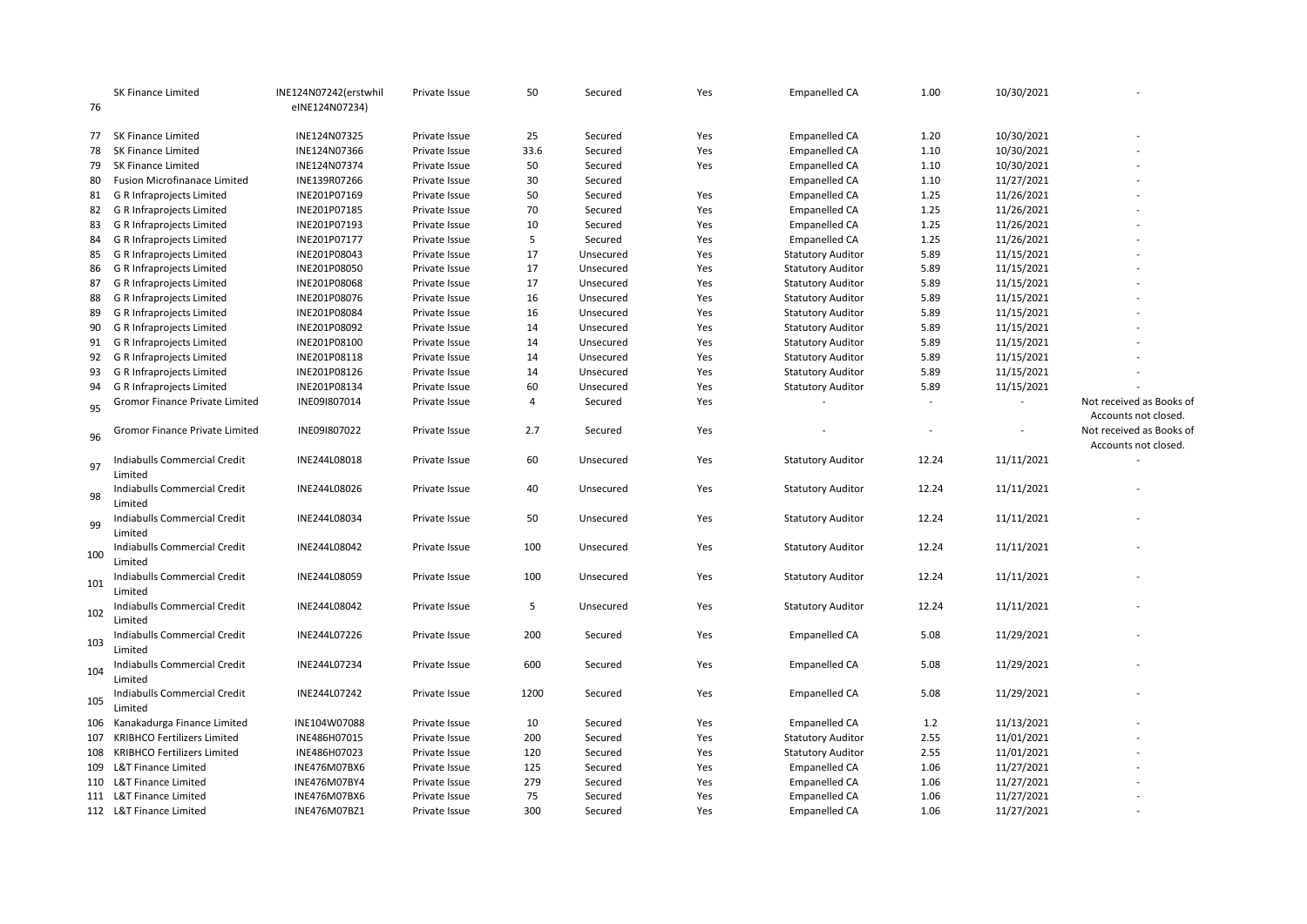| 113 | Motilal Oswal Finvest Limited           | INE01WN07011 | Private Issue | 37.5 | Secured   | Yes |                          |      |            | Not received as Books of<br>Accounts not closed. |
|-----|-----------------------------------------|--------------|---------------|------|-----------|-----|--------------------------|------|------------|--------------------------------------------------|
| 114 | Motilal Oswal Finvest Limited           | INE01WN07011 | Private Issue | 10.9 | Secured   | Yes |                          |      |            | Not received as Books of                         |
| 115 | Motilal Oswal Finvest Limited           | INE01WN07011 | Private Issue | 10   | Secured   | Yes |                          |      |            | Accounts not closed.<br>Not received as Books of |
| 116 | Motilal Oswal Finvest Limited           | INE01WN07011 | Private Issue | 26   | Secured   | Yes |                          |      |            | Accounts not closed.<br>Not received as Books of |
| 117 | Motilal Oswal Finvest Limited           | INE01WN07011 | Private Issue | 0.5  | Secured   | Yes |                          |      |            | Accounts not closed.<br>Not received as Books of |
|     | Motilal Oswal Finvest Limited           | INE01WN07029 | Private Issue | 12.8 | Secured   | Yes |                          |      |            | Accounts not closed.<br>Not received as Books of |
| 118 | Motilal Oswal Finvest Limited           | INE01WN07029 | Private Issue | 3    | Secured   | Yes |                          |      | $\sim$     | Accounts not closed.<br>Not received as Books of |
| 119 |                                         |              |               |      |           |     |                          |      |            | Accounts not closed.                             |
| 120 | Motilal Oswal Finvest Limited           | INE01WN07029 | Private Issue | 14   | Secured   | Yes |                          |      |            | Not received as Books of<br>Accounts not closed. |
| 121 | Motilal Oswal Finvest Limited           | INE01WN07029 | Private Issue | 7.5  | Secured   | Yes |                          |      |            | Not received as Books of<br>Accounts not closed. |
| 122 | Motilal Oswal Finvest Limited           | INE01WN07011 | Private Issue | 14.2 | Secured   | Yes |                          |      |            | Not received as Books of<br>Accounts not closed. |
| 123 | Motilal Oswal Finvest Limited           | INE01WN07029 | Private Issue | 8.3  | Secured   | Yes |                          |      |            | Not received as Books of                         |
| 124 | Motilal Oswal Finvest Limited           | INE01WN07037 | Private Issue | 200  | Secured   | Yes |                          |      |            | Accounts not closed.<br>Not received as Books of |
| 125 | National Highways Authority of          | INE906B07HD4 | Private Issue | 4709 | Secured   | Yes | Empanelled CA            | 3.39 | 11/25/2021 | Accounts not closed.                             |
| 126 | India<br>National Highways Authority of | INE906B07HE2 | Private Issue | 3420 | Secured   | Yes | <b>Empanelled CA</b>     | 3.39 | 11/25/2021 |                                                  |
| 127 | India<br>National Highways Authority of | INE906B07HF9 | Private Issue | 3930 | Secured   | Yes | <b>Empanelled CA</b>     | 3.39 | 11/25/2021 |                                                  |
| 128 | India<br>National Highways Authority of | INE906B07HG7 | Private Issue | 4365 | Secured   | Yes | Empanelled CA            | 3.39 | 11/25/2021 |                                                  |
| 129 | India<br>National Highways Authority of | INE906B07HH5 | Private Issue | 4602 | Secured   | Yes | Empanelled CA            | 3.39 | 11/25/2021 |                                                  |
|     | India<br>National Highways Authority of | INE906B07HJ1 | Private Issue | 5000 | Secured   | Yes | <b>Empanelled CA</b>     | 3.39 | 11/25/2021 |                                                  |
| 130 | India<br>National Highways Authority of | INE906B07HL7 | Private Issue | 5000 | Secured   | Yes | <b>Empanelled CA</b>     | 3.39 | 11/25/2021 |                                                  |
| 131 | India                                   |              |               |      |           |     |                          |      |            |                                                  |
| 132 | National Highways Authority of<br>India | INE906B07HK9 | Private Issue | 1100 | Secured   | Yes | Empanelled CA            | 3.39 | 11/25/2021 |                                                  |
| 133 | National Highways Authority of<br>India | INE906B07HI3 | Private Issue | 3000 | Secured   | Yes | Empanelled CA            | 3.39 | 11/25/2021 |                                                  |
| 134 | National Highways Authority of<br>India | INE906B07HM5 | Private Issue | 6500 | Secured   | Yes | <b>Empanelled CA</b>     | 3.39 | 11/25/2021 |                                                  |
| 135 | National Highways Authority of<br>India | INE906B07HN3 | Private Issue | 4791 | Secured   | Yes | <b>Empanelled CA</b>     | 3.39 | 11/25/2021 |                                                  |
| 136 | National Highways Authority of          | INE906B07HO1 | Private Issue | 3119 | Secured   | Yes | <b>Empanelled CA</b>     | 3.39 | 11/25/2021 |                                                  |
| 137 | India<br>IIFL SAMASTA FINANCE LIMITED   | INE413U08028 | Private Issue | 11   | Unsecured | Yes | <b>Statutory Auditor</b> | 2.58 | 11/06/2021 |                                                  |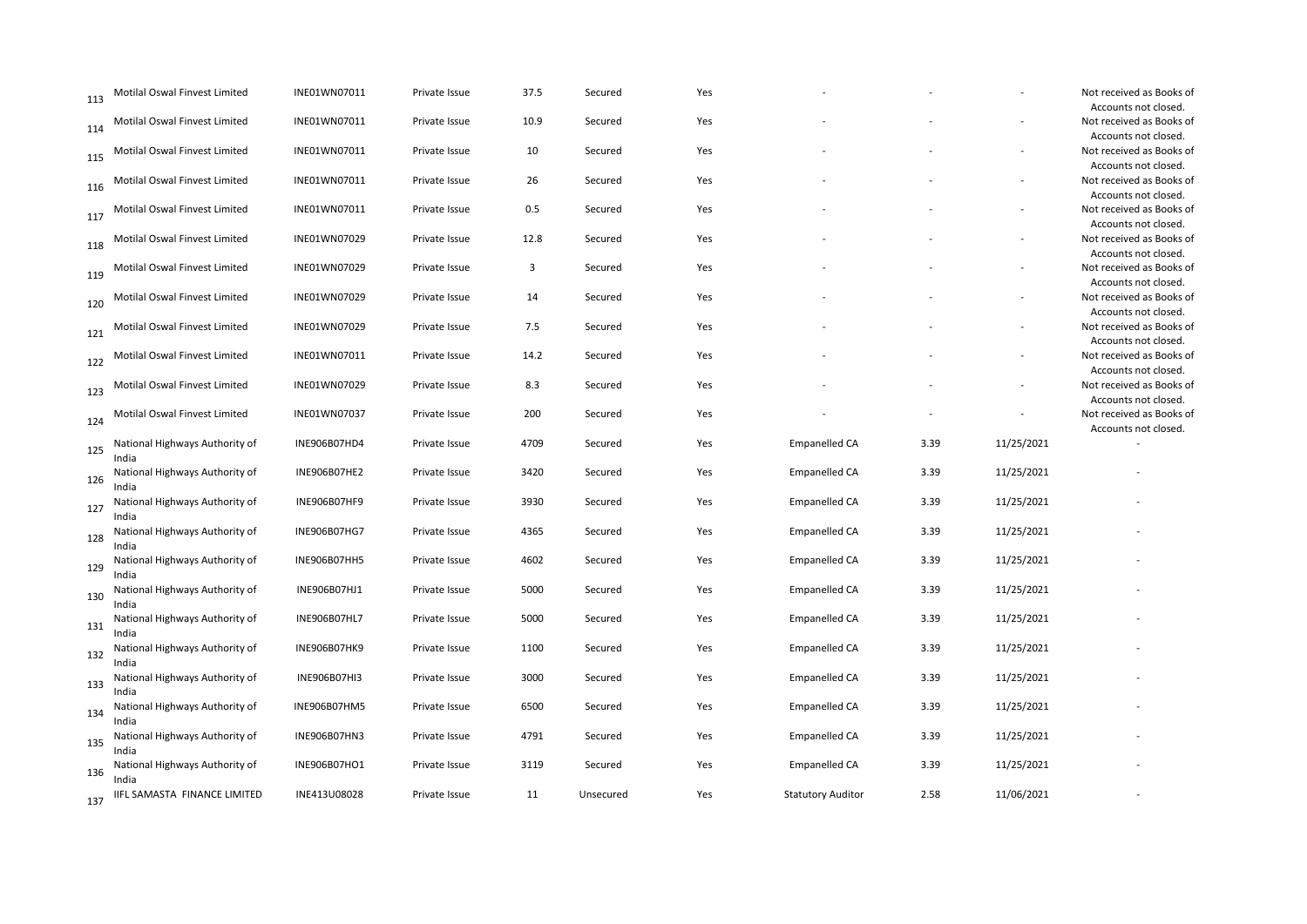| 138 | IIFL SAMASTA FINANCE LIMITED                                           | INE413U08036 | Private Issue | 89   | Unsecured | Yes | <b>Statutory Auditor</b> | 2.58                     | 11/06/2021 |                                                  |
|-----|------------------------------------------------------------------------|--------------|---------------|------|-----------|-----|--------------------------|--------------------------|------------|--------------------------------------------------|
|     | <b>Standard Chartered Investments</b><br>139 and Loans (India) Limited | INE403G07061 | Private Issue | 150  | Secured   | Yes | <b>Empanelled CA</b>     | 1.98                     | 11/18/2021 |                                                  |
|     | <b>Standard Chartered Investments</b><br>140 and Loans (India) Limited | INE403G07079 | Private Issue | 195  | Secured   | Yes | <b>Empanelled CA</b>     | 1.98                     | 11/18/2021 |                                                  |
|     | 141 Sundaram Clayton Limited                                           | INE105A08014 | Private Issue | 100  | Unsecured | Yes | <b>Statutory Auditor</b> | 0.91                     | 10/27/2021 |                                                  |
| 142 | Suryoday Small Finance Bank                                            | INE428Q08073 | Private Issue | 100  | Unsecured | Yes |                          | $\overline{\phantom{a}}$ |            | Not received as Books of<br>Accounts not closed. |
| 143 | <b>TVS Credit Services Limited</b>                                     | INE729N07024 | Private Issue | 100  | Secured   | Yes | Empanelled CA            | 1.25                     | 10/30/2021 |                                                  |
| 144 | <b>TVS Credit Services Limited</b>                                     | INE729N08030 | Private Issue | 150  | Unsecured | Yes | <b>Statutory Auditor</b> | 1.57                     | 10/30/2021 |                                                  |
| 145 | TVS Credit Services Limited                                            | INE729N08048 | Private Issue | 150  | Unsecured | Yes | <b>Statutory Auditor</b> | 1.57                     | 10/30/2021 |                                                  |
|     | 146 Ashv Finance Limited                                               | INE411R07079 | Private Issue | 25   | Secured   | Yes | <b>Statutory Auditor</b> | 1.151                    | 10/29/2021 |                                                  |
|     | 147 Ashv Finance Limited                                               | INE411R07095 | Private Issue | 20   | Secured   | Yes | <b>Statutory Auditor</b> | 1.101                    | 10/29/2021 |                                                  |
|     | 148 Abans Finance Private Limited                                      | INE00ZD07165 | Private Issue | 4.00 | Secured   | Yes | <b>Empanelled CA</b>     | 6.16                     | 11/30/2021 |                                                  |
| 149 | Abans Finance Private Limited                                          | INE00ZD07363 | Private Issue | 0.20 | Secured   | Yes | <b>Empanelled CA</b>     | 6.16                     | 11/30/2021 |                                                  |
| 150 | Abans Finance Private Limited                                          | INE00ZD07371 | Private Issue | 0.47 | Secured   | Yes | <b>Empanelled CA</b>     | 6.16                     | 11/30/2021 |                                                  |
|     | 151 Abans Finance Private Limited                                      | INE00ZD07363 | Private Issue | 1.35 | Secured   | Yes | <b>Empanelled CA</b>     | 6.16                     | 11/30/2021 |                                                  |
|     | 152 Abans Finance Private Limited                                      | INE00ZD07389 | Private Issue | 1.40 | Secured   | Yes | <b>Empanelled CA</b>     | 6.16                     | 11/30/2021 |                                                  |
|     | 153 Abans Finance Private Limited                                      | INE00ZD07371 | Private Issue | 1.23 | Secured   | Yes | <b>Empanelled CA</b>     | 6.16                     | 11/30/2021 |                                                  |
| 154 | Abans Finance Private Limited                                          | INE00ZD07363 | Private Issue | 0.30 | Secured   | Yes | <b>Empanelled CA</b>     | 6.16                     | 11/30/2021 |                                                  |
|     | 155 Abans Finance Private Limited                                      | INE00ZD07363 | Private Issue | 0.20 | Secured   | Yes | <b>Empanelled CA</b>     | 6.16                     | 11/30/2021 |                                                  |
| 156 | Abans Finance Private Limited                                          | INE00ZD07363 | Private Issue | 0.80 | Secured   | Yes | <b>Empanelled CA</b>     | 6.16                     | 11/30/2021 |                                                  |
|     | 157 Abans Finance Private Limited                                      | INE00ZD07371 | Private Issue | 0.10 | Secured   | Yes | <b>Empanelled CA</b>     | 6.16                     | 11/30/2021 |                                                  |
| 158 | Abans Finance Private Limited                                          | INE00ZD07389 | Private Issue | 0.10 | Secured   | Yes | <b>Empanelled CA</b>     | 6.16                     | 11/30/2021 |                                                  |
| 159 | Abans Finance Private Limited                                          | INE00ZD07363 | Private Issue | 2.20 | Secured   | Yes | <b>Empanelled CA</b>     | 6.16                     | 11/30/2021 |                                                  |
| 160 | Abans Finance Private Limited                                          | INE00ZD07397 | Private Issue | 0.30 | Secured   | Yes | <b>Empanelled CA</b>     | 6.16                     | 11/30/2021 |                                                  |
|     | 161 Abans Finance Private Limited                                      | INE00ZD07405 | Private Issue | 0.60 | Secured   | Yes | <b>Empanelled CA</b>     | 6.16                     | 11/30/2021 |                                                  |
|     | 162 Abans Finance Private Limited                                      | INE00ZD07397 | Private Issue | 0.30 | Secured   | Yes | <b>Empanelled CA</b>     | 6.16                     | 11/30/2021 |                                                  |
|     | 163 Abans Finance Private Limited                                      | INE00ZD07405 | Private Issue | 0.10 | Secured   | Yes | <b>Empanelled CA</b>     | 6.16                     | 11/30/2021 |                                                  |
|     | 164 Abans Finance Private Limited                                      | INE00ZD07363 | Private Issue | 1.30 | Secured   | Yes | <b>Empanelled CA</b>     | 6.16                     | 11/30/2021 |                                                  |
| 165 | Abans Finance Private Limited                                          | INE00ZD07405 | Private Issue | 0.32 | Secured   | Yes | <b>Empanelled CA</b>     | 6.16                     | 11/30/2021 |                                                  |
| 166 | Abans Finance Private Limited                                          | INE00ZD07363 | Private Issue | 0.30 | Secured   | Yes | <b>Empanelled CA</b>     | 6.16                     | 11/30/2021 |                                                  |
| 167 | Abans Finance Private Limited                                          | INE00ZD07363 | Private Issue | 0.61 | Secured   | Yes | <b>Empanelled CA</b>     | 6.16                     | 11/30/2021 |                                                  |
| 168 | Abans Finance Private Limited                                          | INE00ZD07405 | Private Issue | 0.10 | Secured   | Yes | <b>Empanelled CA</b>     | 6.16                     | 11/30/2021 |                                                  |
| 169 | Abans Finance Private Limited                                          | INE00ZD07413 | Private Issue | 0.30 | Secured   | Yes | <b>Empanelled CA</b>     | 6.16                     | 11/30/2021 |                                                  |
|     | 170 Abans Finance Private Limited                                      | INE00ZD07421 | Private Issue | 0.58 | Secured   | Yes | <b>Empanelled CA</b>     | 6.16                     | 11/30/2021 |                                                  |
| 171 | Abans Finance Private Limited                                          | INE00ZD07421 | Private Issue | 0.50 | Secured   | Yes | <b>Empanelled CA</b>     | 6.16                     | 11/30/2021 |                                                  |
|     | 172 Abans Finance Private Limited                                      | INE00ZD07439 | Private Issue | 3.05 | Secured   | Yes | <b>Empanelled CA</b>     | 6.16                     | 11/30/2021 |                                                  |
| 173 | Abans Finance Private Limited                                          | INE00ZD07439 | Private Issue | 0.30 | Secured   | Yes | <b>Empanelled CA</b>     | 6.16                     | 11/30/2021 |                                                  |
|     | 174 Abans Finance Private Limited                                      | INE00ZD07413 | Private Issue | 0.20 | Secured   | Yes | <b>Empanelled CA</b>     | 6.16                     | 11/30/2021 |                                                  |
| 175 | Abans Finance Private Limited                                          | INE00ZD07421 | Private Issue | 1.60 | Secured   | Yes | <b>Empanelled CA</b>     | 6.16                     | 11/30/2021 |                                                  |
|     | 176 Abans Finance Private Limited                                      | INE00ZD07439 | Private Issue | 1.20 | Secured   | Yes | <b>Empanelled CA</b>     | 6.16                     | 11/30/2021 |                                                  |
|     | 177 Abans Finance Private Limited                                      | INE00ZD07439 | Private Issue | 0.60 | Secured   | Yes | <b>Empanelled CA</b>     | 6.16                     | 11/30/2021 |                                                  |
|     | 178 Abans Finance Private Limited                                      | INE00ZD07421 | Private Issue | 0.30 | Secured   | Yes | <b>Empanelled CA</b>     | 6.16                     | 11/30/2021 |                                                  |
| 179 | Abans Finance Private Limited                                          | INE00ZD07462 | Private Issue | 0.70 | Secured   | Yes | <b>Empanelled CA</b>     | 6.16                     | 11/30/2021 |                                                  |
| 180 | Abans Finance Private Limited                                          | INE00ZD07421 | Private Issue | 0.10 | Secured   | Yes | <b>Empanelled CA</b>     | 6.16                     | 11/30/2021 |                                                  |
|     | 181 Abans Finance Private Limited                                      | INE00ZD07470 | Private Issue | 3.00 | Secured   | Yes | <b>Empanelled CA</b>     | 6.16                     | 11/30/2021 |                                                  |
|     | 182 Abans Finance Private Limited                                      | INE00ZD07439 | Private Issue | 0.10 | Secured   | Yes | <b>Empanelled CA</b>     | 6.16                     | 11/30/2021 |                                                  |
|     |                                                                        |              |               |      |           |     |                          |                          |            |                                                  |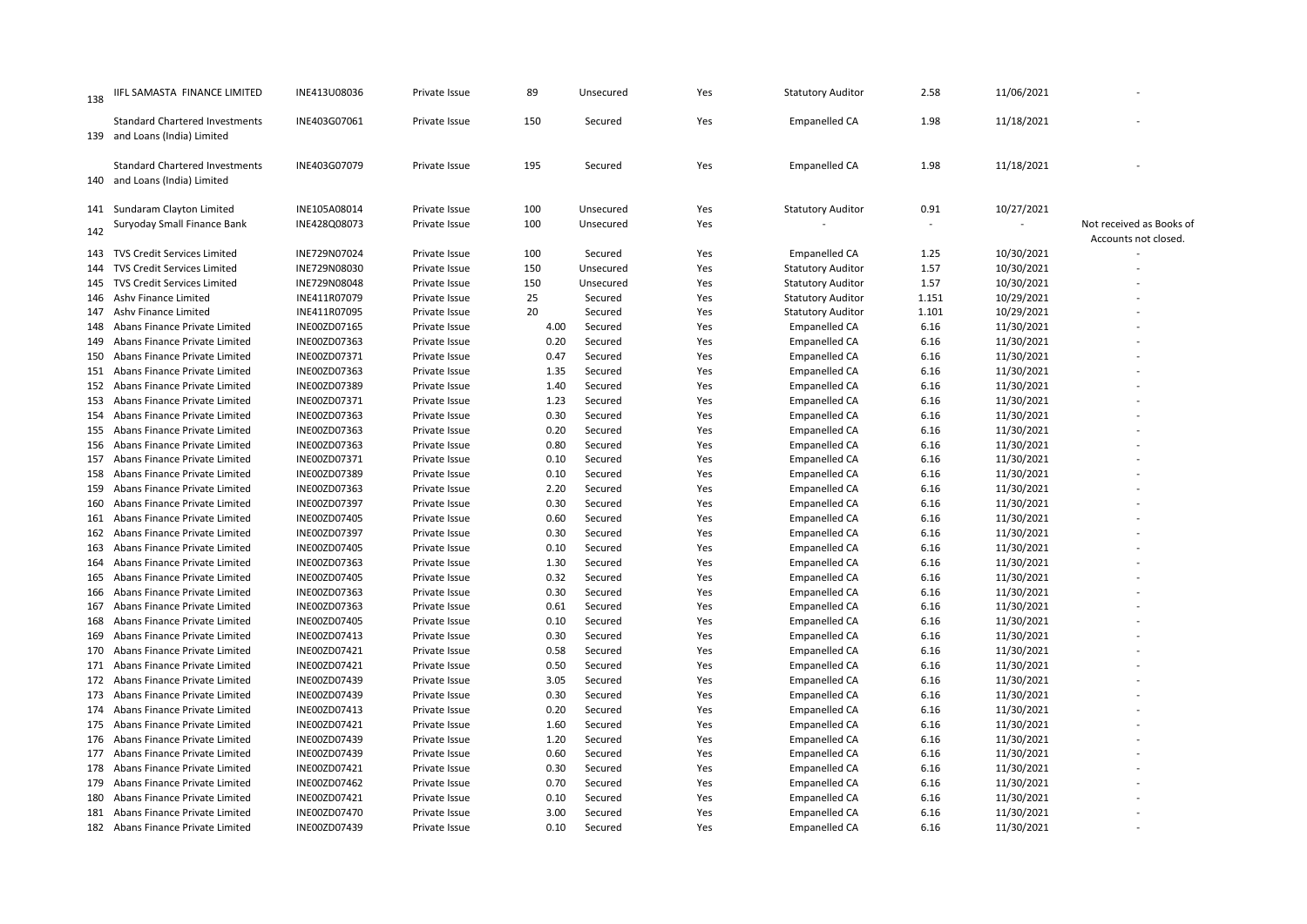| 183 | Abans Finance Private Limited        | INE00ZD07421        | Private Issue | 0.10   | Secured   | Yes | <b>Empanelled CA</b> | 6.16   | 11/30/2021 |  |
|-----|--------------------------------------|---------------------|---------------|--------|-----------|-----|----------------------|--------|------------|--|
| 184 | Abans Finance Private Limited        | INE00ZD07488        | Private Issue | 0.10   | Secured   | Yes | <b>Empanelled CA</b> | 6.16   | 11/30/2021 |  |
| 185 | Abans Finance Private Limited        | INE00ZD07421        | Private Issue | 0.10   | Secured   | Yes | <b>Empanelled CA</b> | 6.16   | 11/30/2021 |  |
| 186 | Abans Finance Private Limited        | INE00ZD07488        | Private Issue | 0.30   | Secured   | Yes | <b>Empanelled CA</b> | 6.16   | 11/30/2021 |  |
| 187 | Abans Finance Private Limited        | INE00ZD07488        | Private Issue | 0.20   | Secured   | Yes | <b>Empanelled CA</b> | 6.16   | 11/30/2021 |  |
| 188 | Abans Finance Private Limited        | INE00ZD07421        | Private Issue | 0.90   | Secured   | Yes | <b>Empanelled CA</b> | 6.16   | 11/30/2021 |  |
| 189 | Abans Finance Private Limited        | INE00ZD07421        | Private Issue | 0.20   | Secured   | Yes | <b>Empanelled CA</b> | 6.16   | 11/30/2021 |  |
| 190 | Abans Finance Private Limited        | INE00ZD07488        | Private Issue | 0.50   | Secured   | Yes | <b>Empanelled CA</b> | 6.16   | 11/30/2021 |  |
| 191 | Abans Finance Private Limited        | INE00ZD07496        | Private Issue | 0.10   | Secured   | Yes | <b>Empanelled CA</b> | 6.16   | 11/30/2021 |  |
| 192 | Abans Finance Private Limited        | INE00ZD07488        | Private Issue | 0.30   | Secured   | Yes | <b>Empanelled CA</b> | 6.16   | 11/30/2021 |  |
| 193 | Abans Finance Private Limited        | INE00ZD07496        | Private Issue | 0.20   | Secured   | Yes | <b>Empanelled CA</b> | 6.16   | 11/30/2021 |  |
|     | 194 Abans Finance Private Limited    | INE00ZD07504        | Private Issue | 0.10   | Secured   | Yes | <b>Empanelled CA</b> | 6.16   | 11/30/2021 |  |
| 195 | Abans Finance Private Limited        | INE00ZD07504        | Private Issue | 0.30   | Secured   | Yes | <b>Empanelled CA</b> | 6.16   | 11/30/2021 |  |
| 196 | Abans Finance Private Limited        | INE00ZD07496        | Private Issue | 0.10   | Secured   | Yes | <b>Empanelled CA</b> | 6.16   | 11/30/2021 |  |
| 197 | Abans Finance Private Limited        | INE00ZD07512        | Private Issue | 0.20   | Secured   | Yes | <b>Empanelled CA</b> | 6.16   | 11/30/2021 |  |
|     | Power Finance Corporation            | INE134E08JQ3        | PRIVATE       | 3000   | Unsecured | Yes | <b>Empanelled CA</b> | 1.1743 | 11/18/2021 |  |
| 198 | Limited                              |                     |               |        |           |     |                      |        |            |  |
| 199 | Power Finance Corporation<br>Limited | INE134E08JR1        | PRIVATE       | 1007.4 | Unsecured | Yes | <b>Empanelled CA</b> | 1.1743 | 11/18/2021 |  |
| 200 | Power Finance Corporation<br>Limited | INE134E08JS9        | PRIVATE       | 528.4  | Unsecured | Yes | <b>Empanelled CA</b> | 1.1743 | 11/18/2021 |  |
| 201 | Power Finance Corporation<br>Limited | INE134E08JT7        | PRIVATE       | 2654   | Unsecured | Yes | <b>Empanelled CA</b> | 1.1743 | 11/18/2021 |  |
| 202 | Power Finance Corporation<br>Limited | INE134E08JU5        | PRIVATE       | 2155   | Unsecured | Yes | <b>Empanelled CA</b> | 1.1743 | 11/18/2021 |  |
| 203 | Power Finance Corporation<br>Limited | INE134E08JW1        | PRIVATE       | 3751.2 | Unsecured | Yes | <b>Empanelled CA</b> | 1.1743 | 11/18/2021 |  |
| 204 | Power Finance Corporation<br>Limited | INE134E08JY7        | PRIVATE       | 2000   | Unsecured | Yes | <b>Empanelled CA</b> | 1.1743 | 11/18/2021 |  |
| 205 | Power Finance Corporation<br>Limited | INE134E08JX9        | PRIVATE       | 2411.5 | Unsecured | Yes | <b>Empanelled CA</b> | 1.1743 | 11/18/2021 |  |
| 206 | Power Finance Corporation<br>Limited | INE134E08JZ4        | PRIVATE       | 1000   | Unsecured | Yes | <b>Empanelled CA</b> | 1.1743 | 11/18/2021 |  |
| 207 | Power Finance Corporation<br>Limited | INE134E08KA5        | PRIVATE       | 2578.9 | Unsecured | Yes | <b>Empanelled CA</b> | 1.1743 | 11/18/2021 |  |
| 208 | Power Finance Corporation<br>Limited | INE134E08KB3        | PRIVATE       | 1605   | Unsecured | Yes | <b>Empanelled CA</b> | 1.1743 | 11/18/2021 |  |
| 209 | Power Finance Corporation<br>Limited | <b>INE134E08KC1</b> | PRIVATE       | 1982.1 | Unsecured | Yes | <b>Empanelled CA</b> | 1.1743 | 11/18/2021 |  |
| 210 | Power Finance Corporation<br>Limited | INE134E08KD9        | PRIVATE       | 691.1  | Unsecured | Yes | <b>Empanelled CA</b> | 1.1743 | 11/18/2021 |  |
| 211 | Power Finance Corporation<br>Limited | <b>INE134E08KE7</b> | PRIVATE       | 4035   | Unsecured | Yes | <b>Empanelled CA</b> | 1.1743 | 11/18/2021 |  |
| 212 | Power Finance Corporation<br>Limited | <b>INE134E08KF4</b> | PRIVATE       | 4016   | Unsecured | Yes | <b>Empanelled CA</b> | 1.1743 | 11/18/2021 |  |
| 213 | Power Finance Corporation<br>Limited | INE134E08KG2        | PRIVATE       | 3735   | Unsecured | Yes | <b>Empanelled CA</b> | 1.1743 | 11/18/2021 |  |
| 214 | Power Finance Corporation<br>Limited | INE134E08KH0        | PRIVATE       | 3000   | Unsecured | Yes | <b>Empanelled CA</b> | 1.1743 | 11/18/2021 |  |
| 215 | Power Finance Corporation<br>Limited | <b>INE134E08KI8</b> | PRIVATE       | 4710.5 | Unsecured | Yes | <b>Empanelled CA</b> | 1.1743 | 11/18/2021 |  |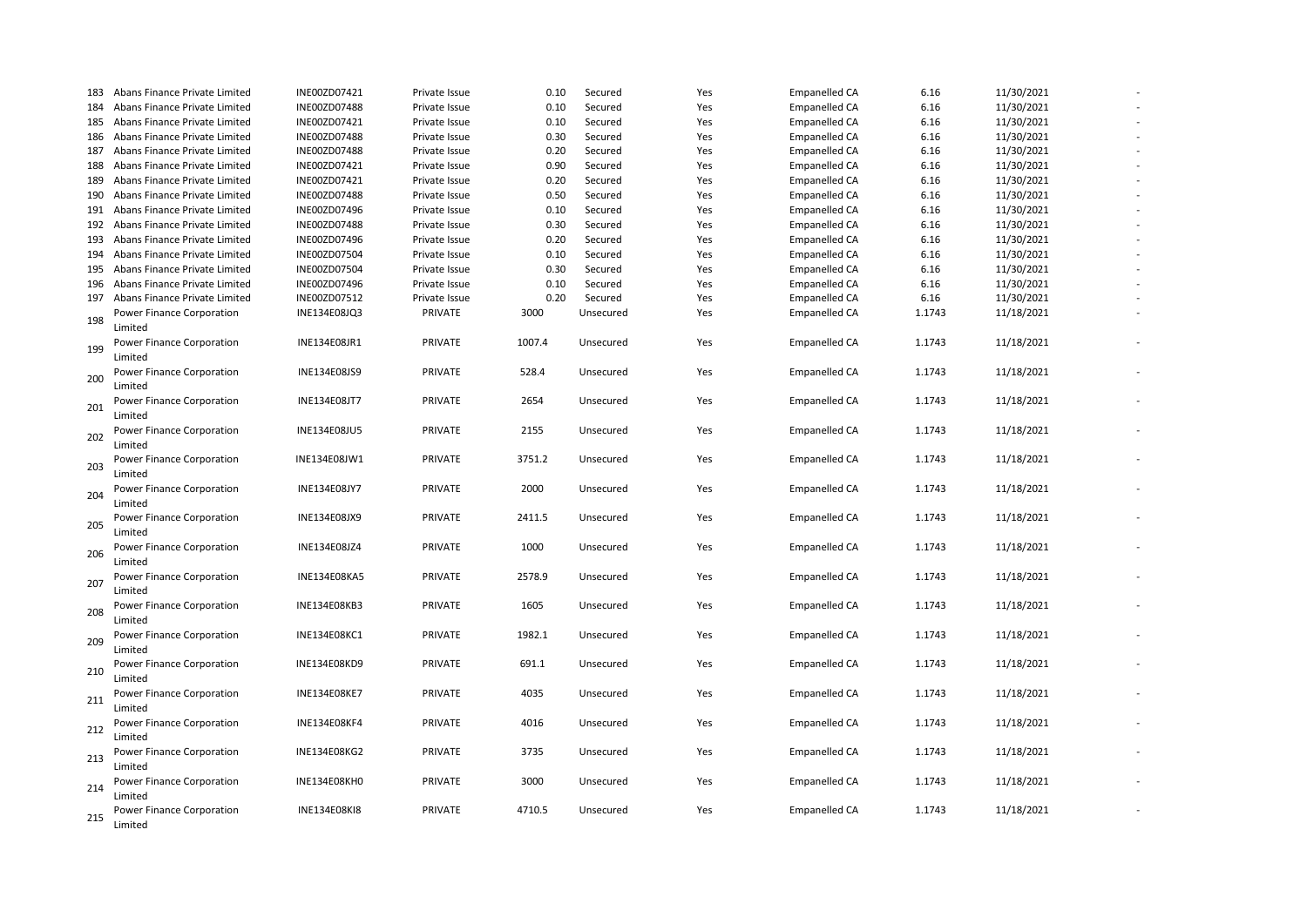| 216 | <b>Power Finance Corporation</b><br>Limited | INE134E08KJ6        | PRIVATE      | 1400   | Unsecured | Yes | <b>Empanelled CA</b> | 1.1743 | 11/18/2021 |  |
|-----|---------------------------------------------|---------------------|--------------|--------|-----------|-----|----------------------|--------|------------|--|
| 217 | <b>Power Finance Corporation</b><br>Limited | <b>INE134E08KK4</b> | PRIVATE      | 1100   | Unsecured | Yes | <b>Empanelled CA</b> | 1.1743 | 11/18/2021 |  |
| 218 | Power Finance Corporation<br>Limited        | <b>INE134E08KL2</b> | PRIVATE      | 4000   | Unsecured | Yes | <b>Empanelled CA</b> | 1.1743 | 11/18/2021 |  |
| 219 | <b>Power Finance Corporation</b><br>Limited | <b>INE134E08KM0</b> | PRIVATE      | 5000   | Unsecured | Yes | <b>Empanelled CA</b> | 1.1743 | 11/18/2021 |  |
| 220 | Power Finance Corporation<br>Limited        | <b>INE134E08KN8</b> | PRIVATE      | 3160   | Unsecured | Yes | Empanelled CA        | 1.1743 | 11/18/2021 |  |
| 221 | <b>Power Finance Corporation</b><br>Limited | <b>INE134E08KO6</b> | PRIVATE      | 1970   | Unsecured | Yes | <b>Empanelled CA</b> | 1.1743 | 11/18/2021 |  |
| 222 | <b>Power Finance Corporation</b><br>Limited | INE134E08KP3        | PRIVATE      | 1320   | Unsecured | Yes | <b>Empanelled CA</b> | 1.1743 | 11/18/2021 |  |
| 223 | Power Finance Corporation<br>Limited        | INE134E08KQ1        | PRIVATE      | 2920   | Unsecured | Yes | <b>Empanelled CA</b> | 1.1743 | 11/18/2021 |  |
| 224 | Power Finance Corporation<br>Limited        | INE134E08KR9        | PRIVATE      | 3101.3 | Unsecured | Yes | <b>Empanelled CA</b> | 1.1743 | 11/18/2021 |  |
| 225 | Power Finance Corporation<br>Limited        | INE134E08KS7        | PRIVATE      | 2145   | Unsecured | Yes | <b>Empanelled CA</b> | 1.1743 | 11/18/2021 |  |
| 226 | Power Finance Corporation<br>Limited        | <b>INE134E08KT5</b> | PRIVATE      | 810    | Unsecured | Yes | <b>Empanelled CA</b> | 1.1743 | 11/18/2021 |  |
| 227 | <b>Power Finance Corporation</b><br>Limited | <b>INE134E08KU3</b> | PRIVATE      | 1936   | Unsecured | Yes | <b>Empanelled CA</b> | 1.1743 | 11/18/2021 |  |
| 228 | Power Finance Corporation<br>Limited        | INE134E08KW9        | PRIVATE      | 2206   | Unsecured | Yes | Empanelled CA        | 1.1743 | 11/18/2021 |  |
| 229 | <b>Power Finance Corporation</b><br>Limited | INE134E08KV1        | PRIVATE      | 3318   | Unsecured | Yes | <b>Empanelled CA</b> | 1.1743 | 11/18/2021 |  |
| 230 | <b>Power Finance Corporation</b><br>Limited | <b>INE134E08KX7</b> | PRIVATE      | 900    | Unsecured | Yes | <b>Empanelled CA</b> | 1.1743 | 11/18/2021 |  |
| 231 | Power Finance Corporation<br>Limited        | <b>INE134E08KY5</b> | PRIVATE      | 1300   | Unsecured | Yes | <b>Empanelled CA</b> | 1.1743 | 11/18/2021 |  |
| 232 | <b>Power Finance Corporation</b><br>Limited | INE134E08KZ2        | PRIVATE      | 1610.1 | Unsecured | Yes | <b>Empanelled CA</b> | 1.1743 | 11/18/2021 |  |
| 233 | Power Finance Corporation<br>Limited        | INE134E08LA3        | PRIVATE      | 1605.7 | Unsecured | Yes | Empanelled CA        | 1.1743 | 11/18/2021 |  |
| 234 | Power Finance Corporation<br>Limited        | INE134E08LB1        | PRIVATE      | 3000   | Unsecured | Yes | <b>Empanelled CA</b> | 1.1743 | 11/18/2021 |  |
| 235 | Power Finance Corporation<br>Limited        | INE134E08LC9        | PRIVATE      | 3646.5 | Unsecured | Yes | <b>Empanelled CA</b> | 1.1743 | 11/18/2021 |  |
| 236 | Power Finance Corporation<br>Limited        | INE134E08LD7        | PRIVATE      | 2806   | Unsecured | Yes | <b>Empanelled CA</b> | 1.1743 | 11/18/2021 |  |
| 237 | Power Finance Corporation<br>Limited        | INE134E08LE5        | PRIVATE      | 1711   | Unsecured | Yes | <b>Empanelled CA</b> | 1.1743 | 11/18/2021 |  |
| 238 | Power Finance Corporation<br>Limited        | <b>INE134E07AH3</b> | Public Issue | 1.9605 | Secured   | Yes | <b>Empanelled CA</b> | 1.0109 | 11/18/2021 |  |
| 239 | Power Finance Corporation<br>Limited        | INE134E07AI1        | Public Issue | 27.05  | Secured   | Yes | <b>Empanelled CA</b> | 1.0109 | 11/18/2021 |  |
| 240 | <b>Power Finance Corporation</b><br>Limited | INE134E07AJ9        | Public Issue | 3.5016 | Secured   | Yes | <b>Empanelled CA</b> | 1.0109 | 11/18/2021 |  |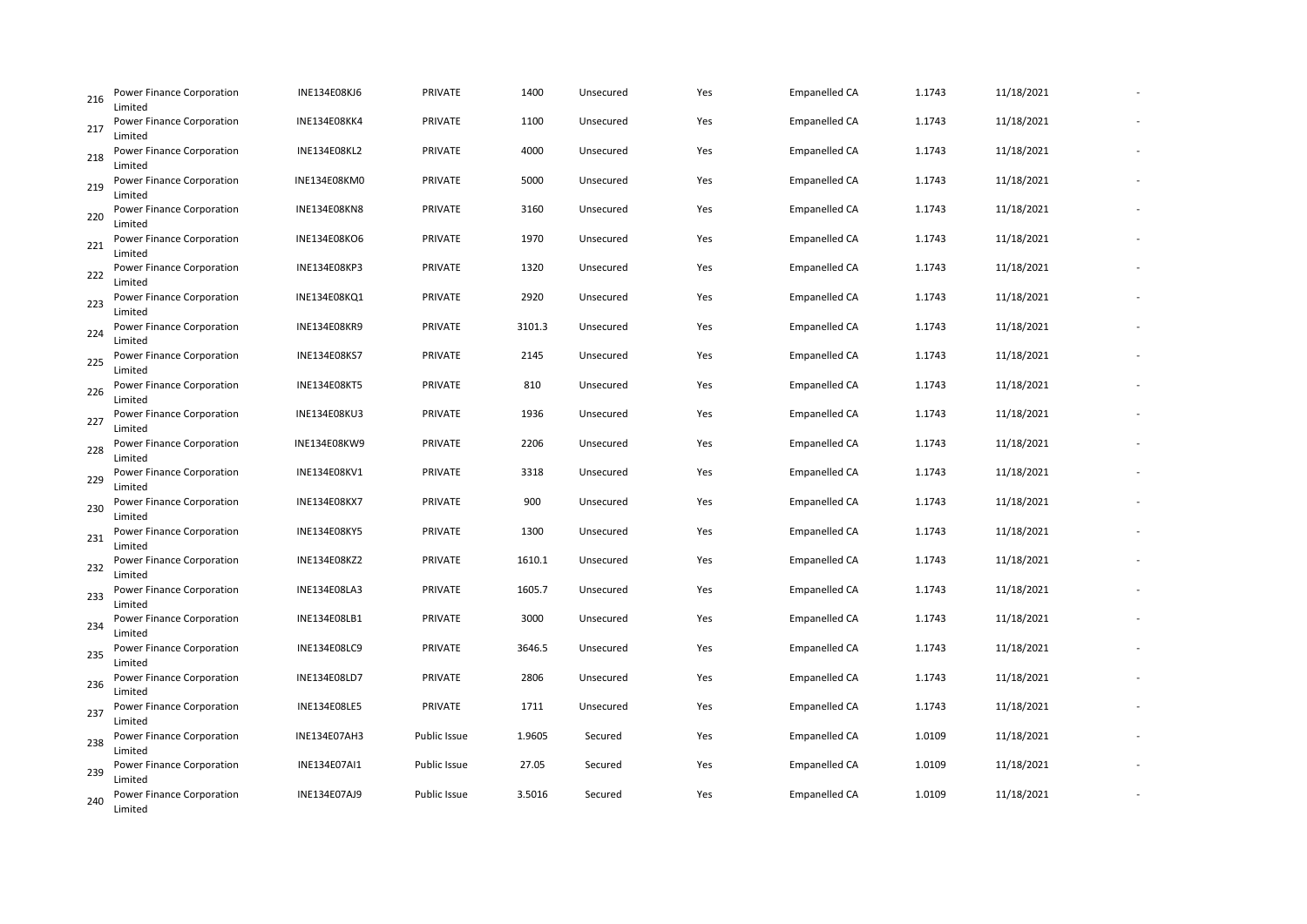| 241 | <b>Power Finance Corporation</b><br>Limited | INE134E07AK7        | Public Issue  | 0.5       | Secured   | Yes | <b>Empanelled CA</b>     | 1.0109 | 11/18/2021 |  |
|-----|---------------------------------------------|---------------------|---------------|-----------|-----------|-----|--------------------------|--------|------------|--|
| 242 | Power Finance Corporation<br>Limited        | <b>INE134E07AL5</b> | Public Issue  | 28.7422   | Secured   | Yes | <b>Empanelled CA</b>     | 1.0109 | 11/18/2021 |  |
| 243 | Power Finance Corporation<br>Limited        | INE134E07AM3        | Public Issue  | 33.6665   | Secured   | Yes | <b>Empanelled CA</b>     | 1.0109 | 11/18/2021 |  |
| 244 | Power Finance Corporation<br>Limited        | INE134E07AN1        | Public Issue  | 1635.5285 | Secured   | Yes | <b>Empanelled CA</b>     | 1.0109 | 11/18/2021 |  |
| 245 | Power Finance Corporation<br>Limited        | INE134E07AO9        | Public Issue  | 10.35     | Secured   | Yes | <b>Empanelled CA</b>     | 1.0109 | 11/18/2021 |  |
| 246 | Power Finance Corporation<br>Limited        | INE134E07AP6        | Public Issue  | 1250.7322 | Secured   | Yes | <b>Empanelled CA</b>     | 1.0109 | 11/18/2021 |  |
| 247 | Power Finance Corporation<br>Limited        | INE134E07AQ4        | Public Issue  | 3.495     | Secured   | Yes | <b>Empanelled CA</b>     | 1.0109 | 11/18/2021 |  |
| 248 | Power Finance Corporation<br>Limited        | INE134E07AR2        | Public Issue  | 53.3604   | Secured   | Yes | <b>Empanelled CA</b>     | 1.0109 | 11/18/2021 |  |
| 249 | Power Finance Corporation<br>Limited        | INE134E07AS0        | Public Issue  | 50.05     | Secured   | Yes | <b>Empanelled CA</b>     | 1.0109 | 11/18/2021 |  |
| 250 | Power Finance Corporation<br>Limited        | <b>INE134E07AT8</b> | Public Issue  | 1330.0488 | Secured   | Yes | <b>Empanelled CA</b>     | 1.0109 | 11/18/2021 |  |
| 251 | Power Finance Corporation<br>Limited        | INE134E08LF2        | PRIVATE       | 405.6     | Unsecured | Yes | <b>Empanelled CA</b>     | 1.1743 | 11/18/2021 |  |
| 252 | Power Finance Corporation<br>Limited        | INE134E08LG0        | PRIVATE       | 540.8     | Unsecured | Yes | <b>Empanelled CA</b>     | 1.1743 | 11/18/2021 |  |
| 253 | Power Finance Corporation<br>Limited        | INE134E08LH8        | PRIVATE       | 405.6     | Unsecured | Yes | <b>Empanelled CA</b>     | 1.1743 | 11/18/2021 |  |
| 254 | Power Finance Corporation<br>Limited        | <b>INE134E08LI6</b> | PRIVATE       | 1933.5    | Unsecured | Yes | <b>Empanelled CA</b>     | 1.1743 | 11/18/2021 |  |
| 255 | Power Finance Corporation<br>Limited        | INE134E08LJ4        | PRIVATE       | 1985      | Unsecured | Yes | <b>Empanelled CA</b>     | 1.1743 | 11/18/2021 |  |
| 256 | Power Finance Corporation<br>Limited        | INE134E08LL0        | PRIVATE       | 2343.7    | Unsecured | Yes | <b>Empanelled CA</b>     | 1.1743 | 11/18/2021 |  |
| 257 | Power Finance Corporation<br>Limited        | INE134E08LK2        | PRIVATE       | 2450      | Unsecured | Yes | <b>Empanelled CA</b>     | 1.1743 | 11/18/2021 |  |
|     | 258 REC Limited                             | INE020B08DR1        | Private Issue | 4000      | Unsecured | Yes | <b>Statutory Auditor</b> | 1.15   | 10/29/2021 |  |
|     | 259 REC Limited                             | INE020B08DO8        | Private Issue | 3613.8    | Unsecured | Yes | <b>Statutory Auditor</b> | 1.15   | 10/29/2021 |  |
|     | 260 REC Limited                             | INE020B08DQ3        | Private Issue | 500       | Unsecured | Yes | <b>Statutory Auditor</b> | 1.15   | 10/29/2021 |  |
|     | 261 REC Limited                             | INE020B08DP5        | Private Issue | 1550      | Unsecured | Yes | <b>Statutory Auditor</b> | 1.15   | 10/29/2021 |  |
|     | 262 REC Limited                             | INE020B08DL4        | Private Issue | 558.4     | Unsecured | Yes | <b>Statutory Auditor</b> | 1.15   | 10/29/2021 |  |
|     | 263 REC Limited                             | INE020B08DN0        | Private Issue | 1000      | Unsecured | Yes | <b>Statutory Auditor</b> | 1.15   | 10/29/2021 |  |
|     | 264 REC Limited                             | INE020B08DM2        | Private Issue | 4589.9    | Unsecured | Yes | <b>Statutory Auditor</b> | 1.15   | 10/29/2021 |  |
| 265 | REC Limited                                 | INE020B08DD1        | Private Issue | 1451      | Unsecured | Yes | <b>Statutory Auditor</b> | 1.15   | 10/29/2021 |  |
|     | 266 REC Limited                             | INE020B08BB9        | Private Issue | 2500      | Unsecured | Yes | <b>Statutory Auditor</b> | 1.15   | 10/29/2021 |  |
| 267 | <b>REC Limited</b>                          | INE020B08BC7        | Private Issue | 3000      | Unsecured | Yes | <b>Statutory Auditor</b> | 1.15   | 10/29/2021 |  |
|     | 268 REC Limited                             | INE020B08BD5        | Private Issue | 2171      | Unsecured | Yes | <b>Statutory Auditor</b> | 1.15   | 10/29/2021 |  |
| 269 | <b>REC Limited</b>                          | INE020B08BE3        | Private Issue | 3600      | Unsecured | Yes | <b>Statutory Auditor</b> | 1.15   | 10/29/2021 |  |
|     | 270 REC Limited                             | INE020B08BF0        | Private Issue | 3000      | Unsecured | Yes | <b>Statutory Auditor</b> | 1.15   | 10/29/2021 |  |
|     | 271 REC Limited                             | <b>INE020B08BG8</b> | Private Issue | 2552.4    | Unsecured | Yes | <b>Statutory Auditor</b> | 1.15   | 10/29/2021 |  |
|     | 272 REC Limited                             | INE020B08BH6        | Private Issue | 2554      | Unsecured | Yes | <b>Statutory Auditor</b> | 1.15   | 10/29/2021 |  |
|     | 273 REC Limited                             | INE020B08BJ2        | Private Issue | 2027      | Unsecured | Yes | <b>Statutory Auditor</b> | 1.15   | 10/29/2021 |  |
|     | 274 REC Limited                             | INE020B08BK0        | Private Issue | 1790      | Unsecured | Yes | <b>Statutory Auditor</b> | 1.15   | 10/29/2021 |  |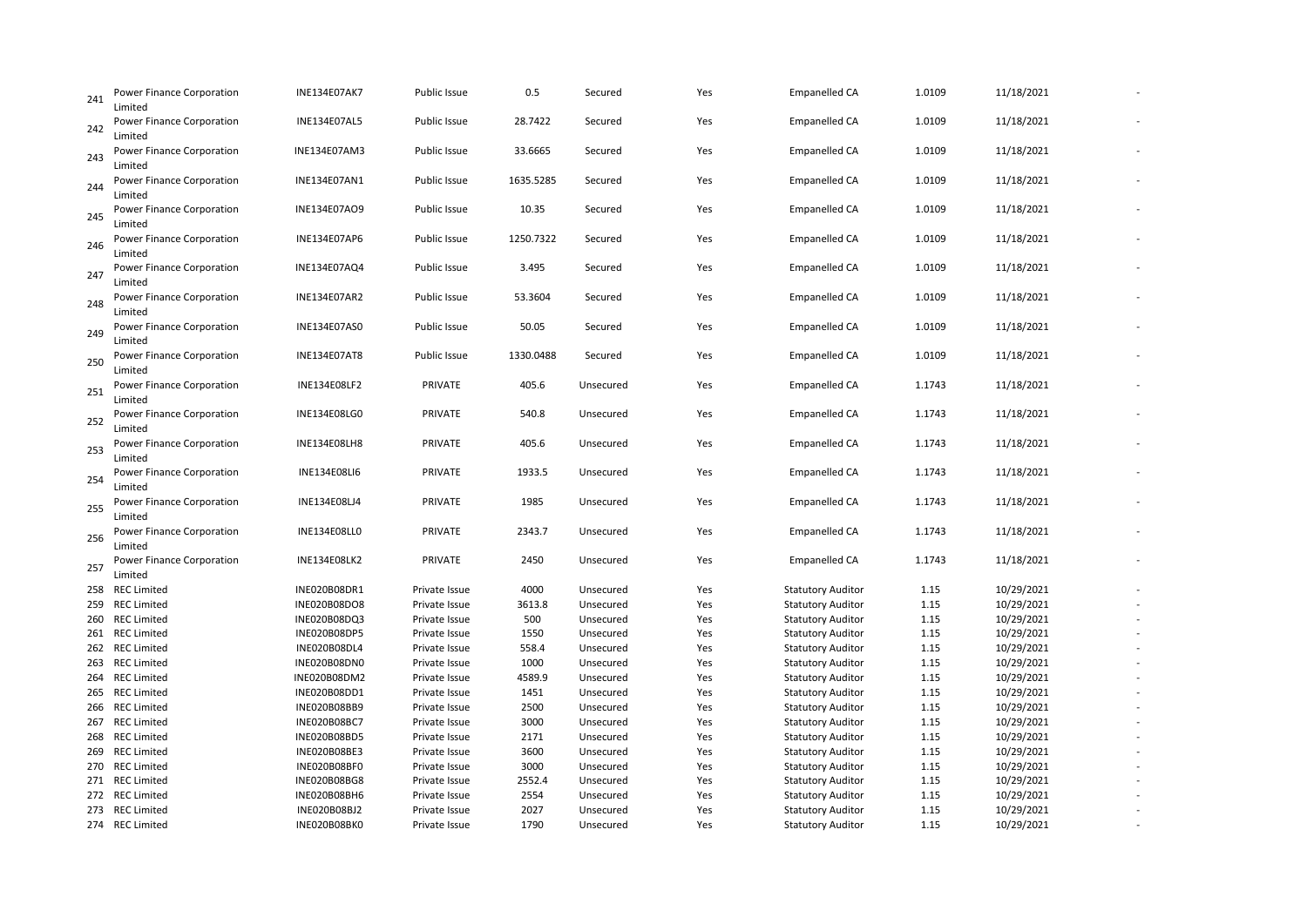|     | 275 REC Limited    | INE020B08BL8        | Private Issue | 1200   | Unsecured | Yes | <b>Statutory Auditor</b> | 1.15 | 10/29/2021 |  |
|-----|--------------------|---------------------|---------------|--------|-----------|-----|--------------------------|------|------------|--|
|     | 276 REC Limited    | INE020B08BM6        | Private Issue | 2500   | Unsecured | Yes | <b>Statutory Auditor</b> | 1.15 | 10/29/2021 |  |
|     | 277 REC Limited    | INE020B08BN4        | Private Issue | 2720   | Unsecured | Yes | <b>Statutory Auditor</b> | 1.15 | 10/29/2021 |  |
|     | 278 REC Limited    | INE020B08BO2        | Private Issue | 4000   | Unsecured | Yes | <b>Statutory Auditor</b> | 1.15 | 10/29/2021 |  |
|     | 279 REC Limited    | INE020B08BP9        | Private Issue | 2151.2 | Unsecured | Yes | <b>Statutory Auditor</b> | 1.15 | 10/29/2021 |  |
| 280 | <b>REC Limited</b> | INE020B08CS1        | Private Issue | 1750   | Unsecured | Yes | <b>Statutory Auditor</b> | 1.15 | 10/29/2021 |  |
|     | 281 REC Limited    | INE020B08BW5        | Private Issue | 5063   | Unsecured | Yes | <b>Statutory Auditor</b> | 1.15 | 10/29/2021 |  |
|     | 282 REC Limited    | INE020B08BQ7        | Private Issue | 1600.7 | Unsecured | Yes | <b>Statutory Auditor</b> | 1.15 | 10/29/2021 |  |
|     | 283 REC Limited    | INE020B08BR5        | Private Issue | 1245   | Unsecured | Yes | <b>Statutory Auditor</b> | 1.15 | 10/29/2021 |  |
|     | 284 REC Limited    | INE020B08BS3        | Private Issue | 1097   | Unsecured | Yes | <b>Statutory Auditor</b> | 1.15 | 10/29/2021 |  |
|     | 285 REC Limited    | INE020B08BT1        | Private Issue | 1000   | Unsecured | Yes | <b>Statutory Auditor</b> | 1.15 | 10/29/2021 |  |
|     | 286 REC Limited    | INE020B08BV7        | Private Issue | 2070.9 | Unsecured | Yes | <b>Statutory Auditor</b> | 1.15 | 10/29/2021 |  |
|     | 287 REC Limited    | INE020B08BU9        | Private Issue | 1018   | Unsecured | Yes | <b>Statutory Auditor</b> | 1.15 | 10/29/2021 |  |
|     | 288 REC Limited    | INE020B08BX3        | Private Issue | 3028   | Unsecured | Yes | <b>Statutory Auditor</b> | 1.15 | 10/29/2021 |  |
|     | 289 REC Limited    | INE020B08BY1        | Private Issue | 1451   | Unsecured | Yes | <b>Statutory Auditor</b> | 1.15 | 10/29/2021 |  |
|     | 290 REC Limited    | <b>INE020B08CB7</b> | Private Issue | 1200   | Unsecured | Yes | <b>Statutory Auditor</b> | 1.15 | 10/29/2021 |  |
|     | 291 REC Limited    | INE020B08CC5        | Private Issue | 1200   | Unsecured | Yes | <b>Statutory Auditor</b> | 1.15 | 10/29/2021 |  |
|     | 292 REC Limited    | INE020B08CD3        | Private Issue | 2769   | Unsecured | Yes | <b>Statutory Auditor</b> | 1.15 | 10/29/2021 |  |
|     |                    |                     |               |        |           |     |                          |      |            |  |
|     | 293 REC Limited    | INE020B08CE1        | Private Issue | 2500   | Unsecured | Yes | <b>Statutory Auditor</b> | 1.15 | 10/29/2021 |  |
|     | 294 REC Limited    | INE020B08CF8        | Private Issue | 1500   | Unsecured | Yes | <b>Statutory Auditor</b> | 1.15 | 10/29/2021 |  |
|     | 295 REC Limited    | <b>INE020B08CG6</b> | Private Issue | 2090   | Unsecured | Yes | <b>Statutory Auditor</b> | 1.15 | 10/29/2021 |  |
|     | 296 REC Limited    | <b>INE020B08CH4</b> | Private Issue | 1400   | Unsecured | Yes | <b>Statutory Auditor</b> | 1.15 | 10/29/2021 |  |
| 297 | <b>REC Limited</b> | <b>INE020B08CI2</b> | Private Issue | 1400   | Unsecured | Yes | <b>Statutory Auditor</b> | 1.15 | 10/29/2021 |  |
|     | 298 REC Limited    | <b>INE020B08CJ0</b> | Private Issue | 3054.9 | Unsecured | Yes | <b>Statutory Auditor</b> | 1.15 | 10/29/2021 |  |
| 299 | <b>REC Limited</b> | INE020B08CK8        | Private Issue | 2500   | Unsecured | Yes | <b>Statutory Auditor</b> | 1.15 | 10/29/2021 |  |
|     | 300 REC Limited    | INE020B08CL6        | Private Issue | 2489.4 | Unsecured | Yes | <b>Statutory Auditor</b> | 1.15 | 10/29/2021 |  |
|     | 301 REC Limited    | INE020B08CN2        | Private Issue | 1100   | Unsecured | Yes | <b>Statutory Auditor</b> | 1.15 | 10/29/2021 |  |
|     | 302 REC Limited    | INE020B08CM4        | Private Issue | 1100   | Unsecured | Yes | <b>Statutory Auditor</b> | 1.15 | 10/29/2021 |  |
|     | 303 REC Limited    | <b>INE020B08CO0</b> | Private Issue | 1500   | Unsecured | Yes | <b>Statutory Auditor</b> | 1.15 | 10/29/2021 |  |
|     | 304 REC Limited    | INE020B08CP7        | Private Issue | 2382   | Unsecured | Yes | <b>Statutory Auditor</b> | 1.15 | 10/29/2021 |  |
|     | 305 REC Limited    | INE020B08CQ5        | Private Issue | 1115   | Unsecured | Yes | <b>Statutory Auditor</b> | 1.15 | 10/29/2021 |  |
|     | 306 REC Limited    | INE020B08CR3        | Private Issue | 532.3  | Unsecured | Yes | <b>Statutory Auditor</b> | 1.15 | 10/29/2021 |  |
|     | 307 REC Limited    | <b>INE020B08CT9</b> | Private Issue | 2985   | Unsecured | Yes | <b>Statutory Auditor</b> | 1.15 | 10/29/2021 |  |
|     | 308 REC Limited    | <b>INE020B08CU7</b> | Private Issue | 3740   | Unsecured | Yes | <b>Statutory Auditor</b> | 1.15 | 10/29/2021 |  |
|     | 309 REC Limited    | <b>INE020B08CV5</b> | Private Issue | 2596   | Unsecured | Yes | <b>Statutory Auditor</b> | 1.15 | 10/29/2021 |  |
|     | 310 REC Limited    | INE020B08CW3        | Private Issue | 1569   | Unsecured | Yes | <b>Statutory Auditor</b> | 1.15 | 10/29/2021 |  |
|     | 311 REC Limited    | INE020B08CX1        | Private Issue | 1999.5 | Unsecured | Yes | <b>Statutory Auditor</b> | 1.15 | 10/29/2021 |  |
|     | 312 REC Limited    | <b>INE020B08CY9</b> | Private Issue | 500    | Unsecured | Yes | <b>Statutory Auditor</b> | 1.15 | 10/29/2021 |  |
|     | 313 REC Limited    | <b>INE020B08CZ6</b> | Private Issue | 900    | Unsecured | Yes | <b>Statutory Auditor</b> | 1.15 | 10/29/2021 |  |
|     | 314 REC Limited    | INE020B08DA7        | Private Issue | 1300   | Unsecured | Yes | <b>Statutory Auditor</b> | 1.15 | 10/29/2021 |  |
|     | 315 REC Limited    | INE020B08DB5        | Private Issue | 3500   | Unsecured | Yes | <b>Statutory Auditor</b> | 1.15 | 10/29/2021 |  |
|     | 316 REC Limited    | INE020B08DC3        | Private Issue | 2474   | Unsecured | Yes | <b>Statutory Auditor</b> | 1.15 | 10/29/2021 |  |
|     | 317 REC Limited    | INE020B08DE9        | Private Issue | 5000   | Unsecured | Yes | <b>Statutory Auditor</b> | 1.15 | 10/29/2021 |  |
|     | 318 REC Limited    | INE020B08DF6        | Private Issue | 2777   | Unsecured | Yes | <b>Statutory Auditor</b> | 1.15 | 10/29/2021 |  |
|     | 319 REC Limited    | INE020B08DG4        | Private Issue | 2500   | Unsecured | Yes | <b>Statutory Auditor</b> | 1.15 | 10/29/2021 |  |
|     | 320 REC Limited    | INE020B08DH2        | Private Issue | 2082   | Unsecured | Yes | <b>Statutory Auditor</b> | 1.15 | 10/29/2021 |  |
|     | 321 REC Limited    | INE020B08DI0        | Private Issue | 1000   | Unsecured | Yes | <b>Statutory Auditor</b> | 1.15 | 10/29/2021 |  |
|     | 322 REC Limited    | INE020B08DJ8        | Private Issue | 2135   | Unsecured | Yes | <b>Statutory Auditor</b> | 1.15 | 10/29/2021 |  |
|     | 323 REC Limited    | INE020B08DK6        | Private Issue | 2000   | Unsecured | Yes | <b>Statutory Auditor</b> | 1.15 | 10/29/2021 |  |
|     | 324 REC Limited    | INE020B08DL4        | Private Issue | 558.4  | Unsecured | Yes | <b>Statutory Auditor</b> | 1.15 | 10/29/2021 |  |
|     | 325 REC Limited    | INE020B08DM2        | Private Issue | 4589.9 | Unsecured | Yes | <b>Statutory Auditor</b> | 1.15 | 10/29/2021 |  |
|     |                    |                     |               |        |           |     |                          |      |            |  |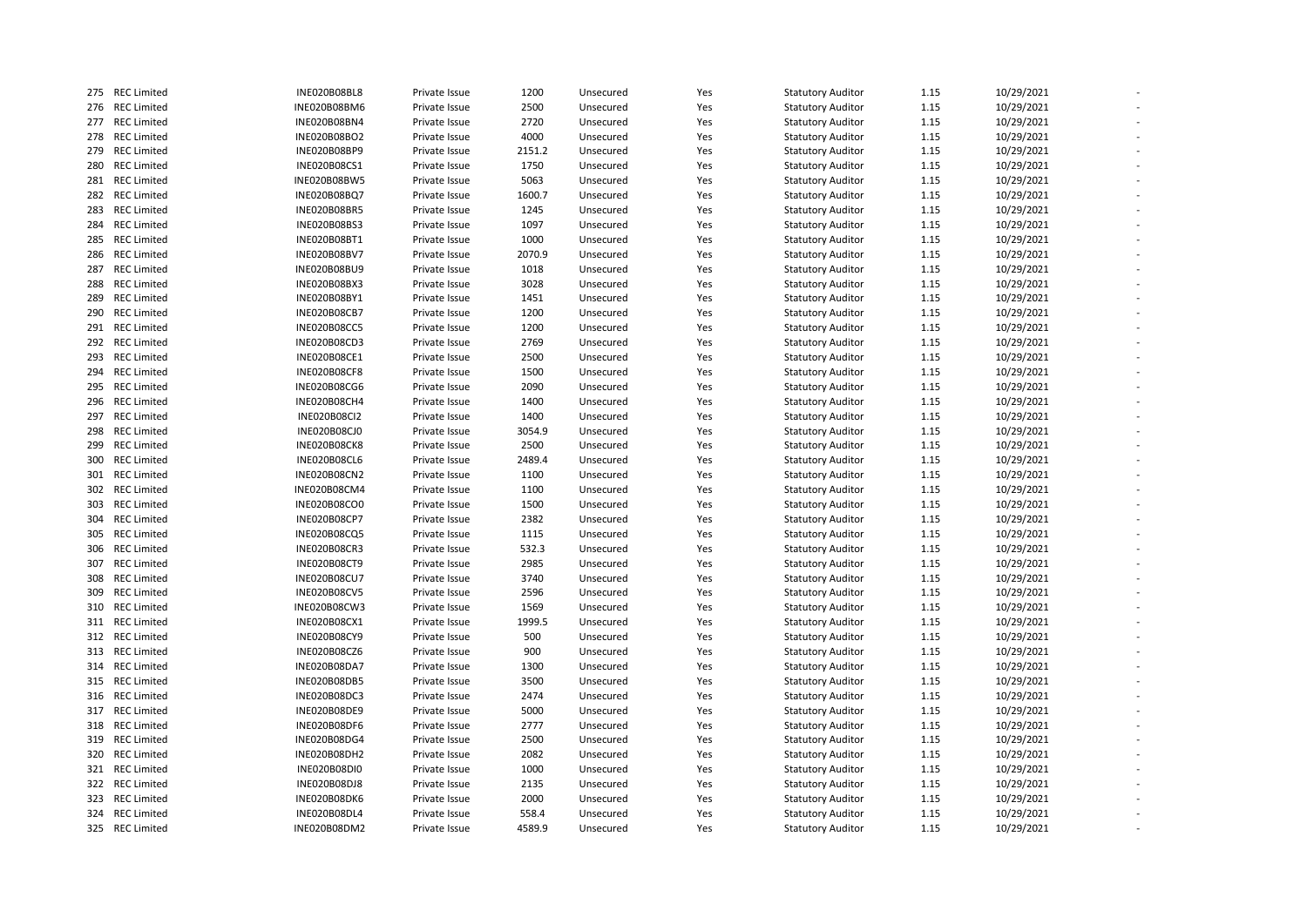|     | 326 REC Limited                                         | INE020B08DN0 | Private Issue | 1000   | Unsecured | Yes | <b>Statutory Auditor</b> | 1.15    | 10/29/2021 |  |
|-----|---------------------------------------------------------|--------------|---------------|--------|-----------|-----|--------------------------|---------|------------|--|
|     | 327 REC Limited                                         | INE020B08DM2 | Private Issue | 4589.9 | Unsecured | Yes | <b>Statutory Auditor</b> | 1.15    | 10/29/2021 |  |
| 328 | <b>REC Limited</b>                                      | INE020B08DN0 | Private Issue | 1000   | Unsecured | Yes | <b>Statutory Auditor</b> | 1.15    | 10/29/2021 |  |
|     | 329 REC Limited                                         | INE020B08DO8 | Private Issue | 3613.8 | Unsecured | Yes | <b>Statutory Auditor</b> | 1.15    | 10/29/2021 |  |
| 330 | <b>REC Limited</b>                                      | INE020B08DP5 | Private Issue | 1550   | Unsecured | Yes | <b>Statutory Auditor</b> | 1.15    | 10/29/2021 |  |
|     | 331 REC Limited                                         | INE020B08DQ3 | Private Issue | 500    | Unsecured | Yes | <b>Statutory Auditor</b> | 1.15    | 10/29/2021 |  |
| 332 | Motilal Oswal Home Finance<br>Limited                   | INE658R07307 | Private Issue | 28.27  | Secured   | Yes | Empanelled CA            | 1.04    | 10/27/2021 |  |
| 333 | Motilal Oswal Home Finance<br>Limited                   | INE658R07331 | Private Issue | 34.65  | Secured   | Yes | <b>Empanelled CA</b>     | 1.04    | 10/27/2021 |  |
| 334 | Motilal Oswal Home Finance<br>Limited                   | INE658R07349 | Private Issue | 40.45  | Secured   | Yes | <b>Empanelled CA</b>     | 1.04    | 10/27/2021 |  |
| 335 | Motilal Oswal Home Finance<br>Limited                   | INE658R07364 | Private Issue | 100.24 | Secured   | Yes | Empanelled CA            | 1.04    | 10/27/2021 |  |
| 336 | Motilal Oswal Home Finance<br>Limited                   | INE658R07372 | Private Issue | 25     | Secured   | Yes | <b>Empanelled CA</b>     | 1.04    | 10/27/2021 |  |
| 337 | Motilal Oswal Home Finance<br>Limited                   | INE658R07380 | Private Issue | 50     | Secured   | Yes | <b>Empanelled CA</b>     | 1.04    | 10/27/2021 |  |
| 338 | Motilal Oswal Home Finance<br>Limited                   | INE658R07398 | Private Issue | 50     | Secured   | Yes | Empanelled CA            | 1.04    | 10/27/2021 |  |
| 339 | Motilal Oswal Home Finance<br>Limited                   | INE658R07406 | Private Issue | 75     | Secured   | Yes | <b>Empanelled CA</b>     | 1.04    | 10/27/2021 |  |
| 340 | Motilal Oswal Home Finance<br>Limited                   | INE658R07414 | Private Issue | 25     | Secured   | Yes | <b>Empanelled CA</b>     | 1.04    | 10/27/2021 |  |
| 341 | Motilal Oswal Home Finance<br>Limited                   | INE658R07422 | Private Issue | 54.26  | Secured   | Yes | Empanelled CA            | 1.04    | 10/27/2021 |  |
| 342 | Motilal Oswal Home Finance<br>Limited                   | INE658R08156 | Private Issue | 300    | Unsecured | Yes | <b>Empanelled CA</b>     | 2.5     | 10/27/2021 |  |
| 343 | Aye Finance Private Limited                             | INE501X07190 | Private Issue |        | Secured   | Yes | <b>Stautory Auditor</b>  | $1.1\,$ | 11/29/2021 |  |
| 344 | Azeem Infinite Dwelling India<br><b>Private Limited</b> | INE265Y07034 | Private Issue |        | Secured   | No  | Not yet provided         | ÷,      |            |  |
| 345 | Azeem Infinite Dwelling India<br><b>Private Limited</b> | INE265Y07042 | Private Issue |        | Secured   | No  | Not yet provided         |         |            |  |
| 346 | Centrum Capital Limited                                 | INE660C07719 | Private Issue |        | Secured   | Yes | <b>Empanelled CA</b>     | 1.87    | 11/22/2021 |  |
| 347 | Centrum Capital Limited                                 | INE660C07727 | Private Issue |        | Secured   | Yes | <b>Empanelled CA</b>     | 1.87    | 11/22/2021 |  |
| 348 | Centrum Capital Limited                                 | INE660C07743 | Private Issue |        | Secured   | Yes | <b>Empanelled CA</b>     | 1.87    | 11/22/2021 |  |
| 349 | Centrum Capital Limited                                 | INE660C07750 | Private Issue |        | Secured   | Yes | Empanelled CA            | 1.87    | 11/22/2021 |  |
| 350 | Centrum Capital Limited                                 | INE660C07768 | Private Issue |        | Secured   | Yes | Empanelled CA            | 1.87    | 11/22/2021 |  |
|     | 351 Centrum Capital Limited                             | INE660C07776 | Private Issue |        | Secured   | Yes | Empanelled CA            | 1.87    | 11/22/2021 |  |
|     | 352 Centrum Capital Limited                             | INE660C07784 | Private Issue |        | Secured   | Yes | <b>Empanelled CA</b>     | 1.87    | 11/22/2021 |  |
| 353 | <b>Centrum Financial Services</b><br>Limited            | INE244R07827 | Private Issue |        | Secured   | Yes | <b>Empanelled CA</b>     | 1.48    | 10/30/2021 |  |
| 354 | <b>Centrum Financial Services</b><br>Limited            | INE244R07835 | Private Issue |        | Secured   | Yes | <b>Empanelled CA</b>     | 1.48    | 10/30/2021 |  |
| 355 | Centrum Financial Services<br>Limited                   | INE244R07843 | Private Issue |        | Secured   | Yes | <b>Empanelled CA</b>     | 1.48    | 10/30/2021 |  |
| 356 | Centrum Financial Services<br>Limited                   | INE244R07868 | Private Issue |        | Secured   | Yes | <b>Empanelled CA</b>     | 1.48    | 10/30/2021 |  |
| 357 | <b>Centrum Financial Services</b><br>Limited            | INE244R07801 | Private Issue |        | Secured   | Yes | <b>Empanelled CA</b>     | 1.48    | 10/30/2021 |  |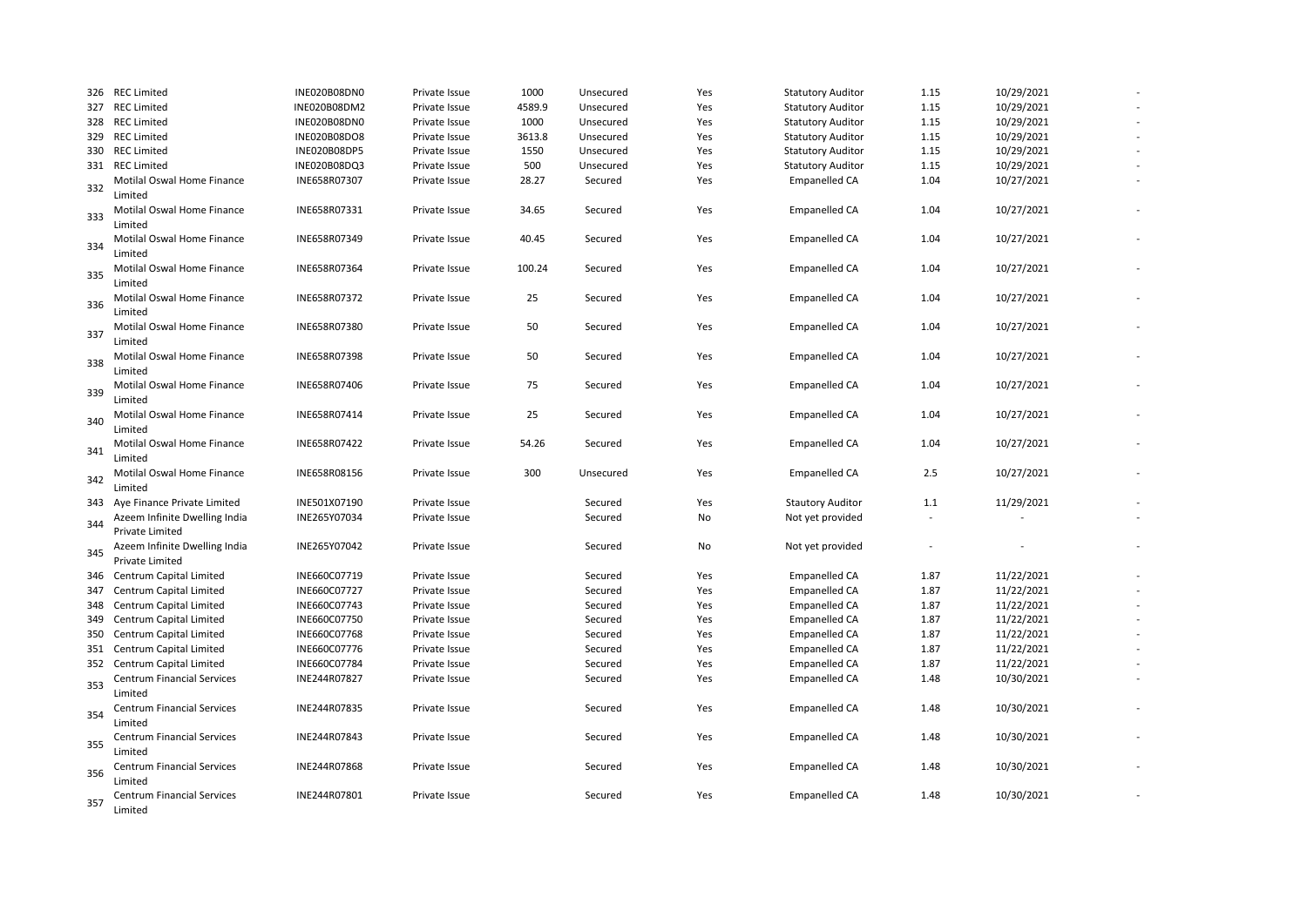| 358 | <b>Centrum Financial Services</b><br>Limited | INE244R07819        | Private Issue       | Secured | Yes | <b>Empanelled CA</b> | 1.48 | 10/30/2021 |  |
|-----|----------------------------------------------|---------------------|---------------------|---------|-----|----------------------|------|------------|--|
| 359 | Centrum Financial Services<br>Limited        | INE244R07918        | Private Issue       | Secured | Yes | <b>Empanelled CA</b> | 1.48 | 10/30/2021 |  |
| 360 | <b>Centrum Financial Services</b><br>Limited | INE244R07884        | Private Issue       | Secured | Yes | <b>Empanelled CA</b> | 1.48 | 10/30/2021 |  |
| 361 | Centrum Financial Services<br>Limited        | INE244R07900        | Private Issue       | Secured | Yes | <b>Empanelled CA</b> | 1.48 | 10/30/2021 |  |
| 362 | <b>Centrum Financial Services</b><br>Limited | INE244R07892        | Private Issue       | Secured | Yes | <b>Empanelled CA</b> | 1.48 | 10/30/2021 |  |
| 363 | Centrum Financial Services<br>Limited        | INE244R07926        | Private Issue       | Secured | Yes | <b>Empanelled CA</b> | 1.48 | 10/30/2021 |  |
| 364 | <b>Centrum Financial Services</b><br>Limited | INE244R07934        | Private Issue       | Secured | Yes | <b>Empanelled CA</b> | 1.48 | 10/30/2021 |  |
| 365 | <b>Centrum Financial Services</b><br>Limited | INE244R07942        | Private Issue       | Secured | Yes | <b>Empanelled CA</b> | 1.48 | 10/30/2021 |  |
| 366 | <b>Centrum Financial Services</b><br>Limited | INE244R07959        | Private Issue       | Secured | Yes | <b>Empanelled CA</b> | 1.48 | 10/30/2021 |  |
| 367 | Centrum Financial Services<br>Limited        | INE244R07AC3        | Private Issue       | Secured | Yes | <b>Empanelled CA</b> | 1.48 | 10/30/2021 |  |
| 368 | Centrum Financial Services<br>Limited        | INE244R07967        | Private Issue       | Secured | Yes | <b>Empanelled CA</b> | 1.48 | 10/30/2021 |  |
| 369 | Centrum Financial Services<br>Limited        | INE244R07975        | Private Issue       | Secured | Yes | <b>Empanelled CA</b> | 1.48 | 10/30/2021 |  |
| 370 | <b>Centrum Financial Services</b><br>Limited | INE244R07991        | Private Issue       | Secured | Yes | <b>Empanelled CA</b> | 1.48 | 10/30/2021 |  |
| 371 | Centrum Financial Services<br>Limited        | INE244R07AB5        | Private Issue       | Secured | Yes | <b>Empanelled CA</b> | 1.48 | 10/30/2021 |  |
| 372 | <b>Centrum Financial Services</b><br>Limited | INE244R07AD1        | Private Issue       | Secured | Yes | <b>Empanelled CA</b> | 1.48 | 10/30/2021 |  |
| 373 | <b>Centrum Financial Services</b><br>Limited | <b>INE244R07AE9</b> | Private Issue       | Secured | Yes | <b>Empanelled CA</b> | 1.48 | 10/30/2021 |  |
|     | 374 ECL Finance Limited                      | INE804IA7261        | <b>Public Issue</b> | Secured | Yes | <b>Empanelled CA</b> | 1.07 | 11/02/2021 |  |
|     | 375 ECL Finance Limited                      | INE804IA7279        | Public Issue        | Secured | Yes | <b>Empanelled CA</b> | 1.07 | 11/02/2021 |  |
|     | 376 ECL Finance Limited                      | INE804IA7287        | Public Issue        | Secured | Yes | <b>Empanelled CA</b> | 1.07 | 11/02/2021 |  |
|     | 377 ECL Finance Limited                      | INE804IA7311        | Public Issue        | Secured | Yes | <b>Empanelled CA</b> | 1.07 | 11/02/2021 |  |
|     | 378 ECL Finance Limited                      | INE804I073Y9        | Private Issue       | Secured | Yes | <b>Empanelled CA</b> | 1.07 | 11/02/2021 |  |
| 379 | <b>ECL Finance Limited</b>                   | INE804I074Y7        | Private Issue       | Secured | Yes | <b>Empanelled CA</b> | 1.07 | 11/02/2021 |  |
|     | 380 ECL Finance Limited                      | INE804I075Y4        | Private Issue       | Secured | Yes | <b>Empanelled CA</b> | 1.07 | 11/02/2021 |  |
|     | 381 ECL Finance Limited                      | INE804I076Y2        | Private Issue       | Secured | Yes | <b>Empanelled CA</b> | 1.07 | 11/02/2021 |  |
|     | 382 ECL Finance Limited                      | INE804I077Y0        | Private Issue       | Secured | Yes | <b>Empanelled CA</b> | 1.07 | 11/02/2021 |  |
| 383 | <b>ECL Finance Limited</b>                   | INE804I078Y8        | Private Issue       | Secured | Yes | <b>Empanelled CA</b> | 1.07 | 11/02/2021 |  |
|     | 384 ECL Finance Limited                      | INE804I079Y6        | Private Issue       | Secured | Yes | <b>Empanelled CA</b> | 1.07 | 11/02/2021 |  |
| 385 | <b>ECL Finance Limited</b>                   | INE804I075Z1        | Private Issue       | Secured | Yes | <b>Empanelled CA</b> | 1.07 | 11/02/2021 |  |
|     | 386 ECL Finance Limited                      | INE804I076Z9        | Private Issue       | Secured | Yes | <b>Empanelled CA</b> | 1.07 | 11/02/2021 |  |
|     | 387 ECL Finance Limited                      | INE804I077Z7        | Private Issue       | Secured | Yes | <b>Empanelled CA</b> | 1.07 | 11/02/2021 |  |
| 388 | <b>ECL Finance Limited</b>                   | INE804I078Z5        | Private Issue       | Secured | Yes | <b>Empanelled CA</b> | 1.07 | 11/02/2021 |  |
| 389 | <b>ECL Finance Limited</b>                   | INE804I079Z3        | Private Issue       | Secured | Yes | <b>Empanelled CA</b> | 1.07 | 11/02/2021 |  |
| 390 | <b>ECL Finance Limited</b>                   | INE804IA7014        | Private Issue       | Secured | Yes | <b>Empanelled CA</b> | 1.07 | 11/02/2021 |  |
|     | 391 ECL Finance Limited                      | INE804IA7022        | Private Issue       | Secured | Yes | <b>Empanelled CA</b> | 1.07 | 11/02/2021 |  |
|     | 392 ECL Finance Limited                      | INE804IA7089        | Private Issue       | Secured | Yes | <b>Empanelled CA</b> | 1.07 | 11/02/2021 |  |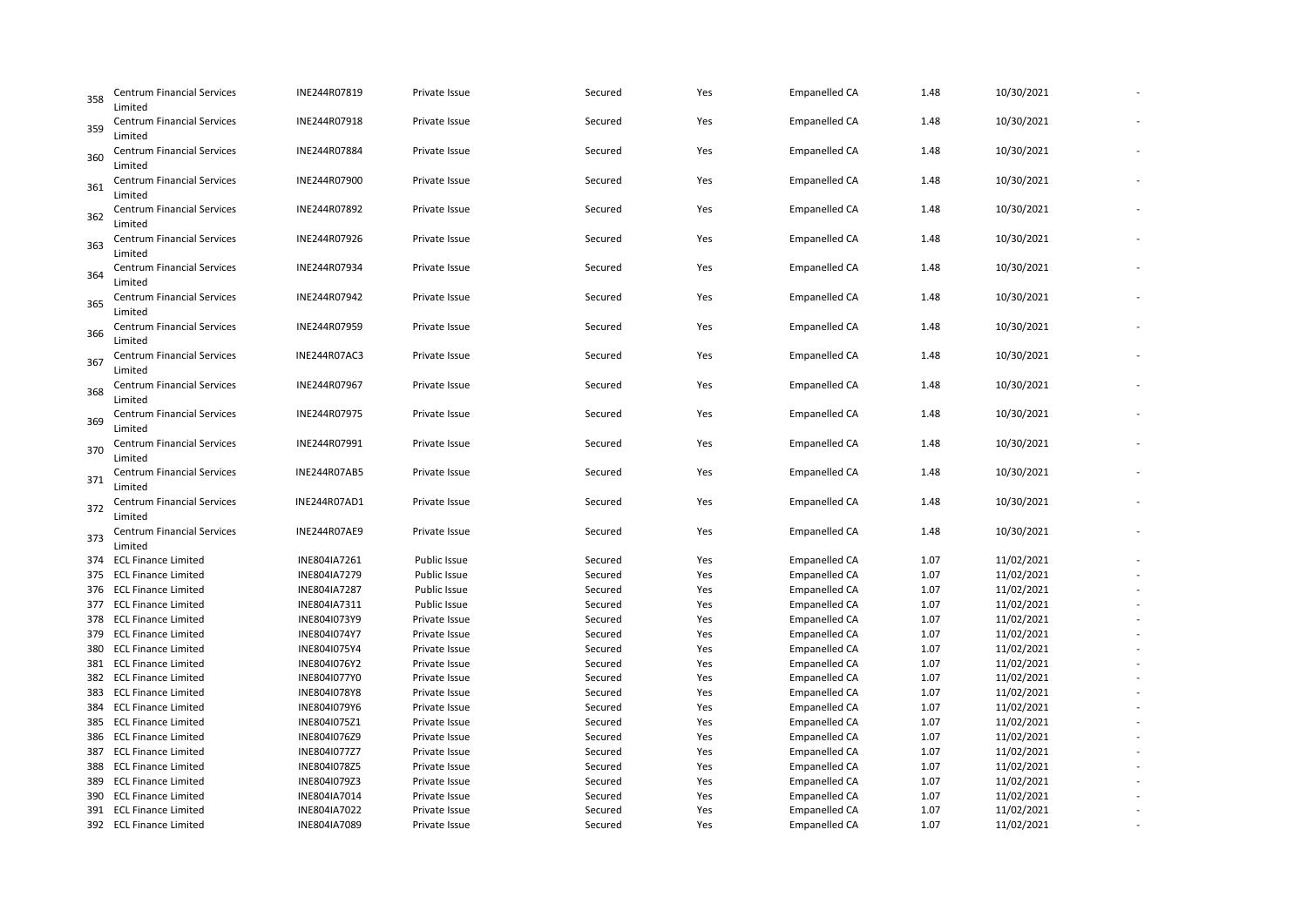|     | 393 ECL Finance Limited                   | INE804IA7097        | Private Issue       | Secured | Yes | <b>Empanelled CA</b> | 1.07         | 11/02/2021 |  |
|-----|-------------------------------------------|---------------------|---------------------|---------|-----|----------------------|--------------|------------|--|
| 394 | <b>ECL Finance Limited</b>                | INE804IA7105        | Private Issue       | Secured | Yes | <b>Empanelled CA</b> | 1.07         | 11/02/2021 |  |
| 395 | <b>ECL Finance Limited</b>                | INE804IA7113        | Private Issue       | Secured | Yes | <b>Empanelled CA</b> | 1.07         | 11/02/2021 |  |
|     | 396 ECL Finance Limited                   | INE804IA7121        | Private Issue       | Secured | Yes | <b>Empanelled CA</b> | 1.07         | 11/02/2021 |  |
|     | 397 ECL Finance Limited                   | INE804IA7139        | Private Issue       | Secured | Yes | <b>Empanelled CA</b> | 1.07         | 11/02/2021 |  |
|     | 398 ECL Finance Limited                   | INE804IA7147        | Private Issue       | Secured | Yes | Empanelled CA        | 1.07         | 11/02/2021 |  |
| 399 | <b>ECL Finance Limited</b>                | INE804IA7170        | Private Issue       | Secured | Yes | <b>Empanelled CA</b> | 1.07         | 11/02/2021 |  |
|     | 400 ECL Finance Limited                   | INE804IA7188        | Private Issue       | Secured | Yes | <b>Empanelled CA</b> | 1.07         | 11/02/2021 |  |
| 401 | <b>ECL Finance Limited</b>                | INE804IA7196        | Private Issue       | Secured | Yes | <b>Empanelled CA</b> | 1.07         | 11/02/2021 |  |
|     | 402 ECL Finance Limited                   | INE804IA7204        | Private Issue       | Secured | Yes | <b>Empanelled CA</b> | 1.07         | 11/02/2021 |  |
| 403 | <b>ECL Finance Limited</b>                | INE804IA7212        | Private Issue       | Secured | Yes | Empanelled CA        | 1.07         | 11/02/2021 |  |
| 404 | <b>ECL Finance Limited</b>                | INE804IA7220        | Private Issue       | Secured | Yes | Empanelled CA        | 1.07         | 11/02/2021 |  |
| 405 | <b>ECL Finance Limited</b>                | INE804IA7238        | Private Issue       | Secured | Yes | <b>Empanelled CA</b> | 1.07         | 11/02/2021 |  |
| 406 | <b>ECL Finance Limited</b>                | INE804IA7246        | Private Issue       | Secured | Yes | <b>Empanelled CA</b> | 1.07         | 11/02/2021 |  |
| 407 | <b>ECL Finance Limited</b>                | INE804IA7253        | Private Issue       | Secured | Yes | <b>Empanelled CA</b> | 1.07         | 11/02/2021 |  |
| 408 | <b>ECL Finance Limited</b>                | INE804IA7063        | Private Issue       | Secured | Yes | Empanelled CA        | 1.07         | 11/02/2021 |  |
| 409 | <b>ECL Finance Limited</b>                | INE804IA7071        | Private Issue       | Secured | Yes | Empanelled CA        | 1.07         | 11/02/2021 |  |
|     | 410 ECL Finance Limited                   | INE804I070Z2        | Private Issue       | Secured | Yes | Empanelled CA        | 1.07         | 11/02/2021 |  |
|     | 411 ECL Finance Limited                   | INE804IA7352        | Public Issue        | Secured | Yes | <b>Empanelled CA</b> | 1.07         | 11/02/2021 |  |
|     | 412 ECL Finance Limited                   | INE804IA7345        | Public Issue        | Secured | Yes | <b>Empanelled CA</b> | 1.07         | 11/02/2021 |  |
|     | Edelweiss Finance & Investment            | INE918K07FN3        | Public Issue        | Secured | Yes | <b>Empanelled CA</b> | 1.04         | 10/24/2021 |  |
| 413 | Limited                                   |                     |                     |         |     |                      |              |            |  |
|     | Edelweiss Finance & Investment            | <b>INE918K07FO1</b> | <b>Public Issue</b> | Secured | Yes | <b>Empanelled CA</b> | 1.04         | 10/24/2021 |  |
| 414 | Limited                                   |                     |                     |         |     |                      |              |            |  |
|     |                                           | INE918K07FP8        | Public Issue        | Secured | Yes | <b>Empanelled CA</b> | 1.04         | 10/24/2021 |  |
| 415 | Edelweiss Finance & Investment<br>Limited |                     |                     |         |     |                      |              |            |  |
|     |                                           |                     |                     |         |     |                      |              | 10/24/2021 |  |
| 416 | Edelweiss Finance & Investment<br>Limited | INE918K07FQ6        | <b>Public Issue</b> | Secured | Yes | Empanelled CA        | 1.04         |            |  |
|     |                                           |                     |                     |         |     |                      |              |            |  |
| 417 | Edelweiss Finance & Investment            | INE918K07FR4        | Public Issue        | Secured | Yes | <b>Empanelled CA</b> | 1.04         | 10/24/2021 |  |
|     | Limited                                   |                     |                     |         |     |                      |              |            |  |
| 418 | Edelweiss Finance & Investment            | INE918K07FS2        | Public Issue        | Secured | Yes | <b>Empanelled CA</b> | 1.04         | 10/24/2021 |  |
|     | Limited                                   |                     |                     |         |     |                      |              |            |  |
| 419 | Edelweiss Finance & Investment            | INE918K07FT0        | <b>Public Issue</b> | Secured | Yes | Empanelled CA        | 1.04         | 10/24/2021 |  |
|     | Limited                                   |                     |                     |         |     |                      |              |            |  |
| 420 | Edelweiss Finance & Investment            | INE918K07FU8        | Public Issue        | Secured | Yes | <b>Empanelled CA</b> | 1.04         | 10/24/2021 |  |
|     | Limited                                   |                     |                     |         |     |                      |              |            |  |
| 421 | Edelweiss Finance & Investment            | INE918K07FV6        | Public Issue        | Secured | Yes | <b>Empanelled CA</b> | 1.04         | 10/24/2021 |  |
|     | Limited                                   |                     |                     |         |     |                      |              |            |  |
| 422 | <b>Edelweiss Financial Services</b>       | <b>INE532F07BK7</b> | <b>Public Issue</b> | Secured | Yes | Empanelled CA        | 1            | 11/03/2021 |  |
|     | Limited                                   |                     |                     |         |     |                      |              |            |  |
| 423 | <b>Edelweiss Financial Services</b>       | INE532F07BL5        | Public Issue        | Secured | Yes | <b>Empanelled CA</b> | $\mathbf{1}$ | 11/03/2021 |  |
|     | Limited                                   |                     |                     |         |     |                      |              |            |  |
| 424 | <b>Edelweiss Financial Services</b>       | INE532F07BM3        | Public Issue        | Secured | Yes | <b>Empanelled CA</b> | $\mathbf{1}$ | 11/03/2021 |  |
|     | Limited                                   |                     |                     |         |     |                      |              |            |  |
| 425 | <b>Edelweiss Financial Services</b>       | INE532F07BN1        | <b>Public Issue</b> | Secured | Yes | Empanelled CA        | $\mathbf{1}$ | 11/03/2021 |  |
|     | Limited                                   |                     |                     |         |     |                      |              |            |  |
| 426 | <b>Edelweiss Financial Services</b>       | INE532F07BO9        | Public Issue        | Secured | Yes | <b>Empanelled CA</b> | $\mathbf{1}$ | 11/03/2021 |  |
|     | Limited                                   |                     |                     |         |     |                      |              |            |  |
| 427 | <b>Edelweiss Financial Services</b>       | INE532F07BP6        | Public Issue        | Secured | Yes | <b>Empanelled CA</b> | $\mathbf{1}$ | 11/03/2021 |  |
|     | Limited                                   |                     |                     |         |     |                      |              |            |  |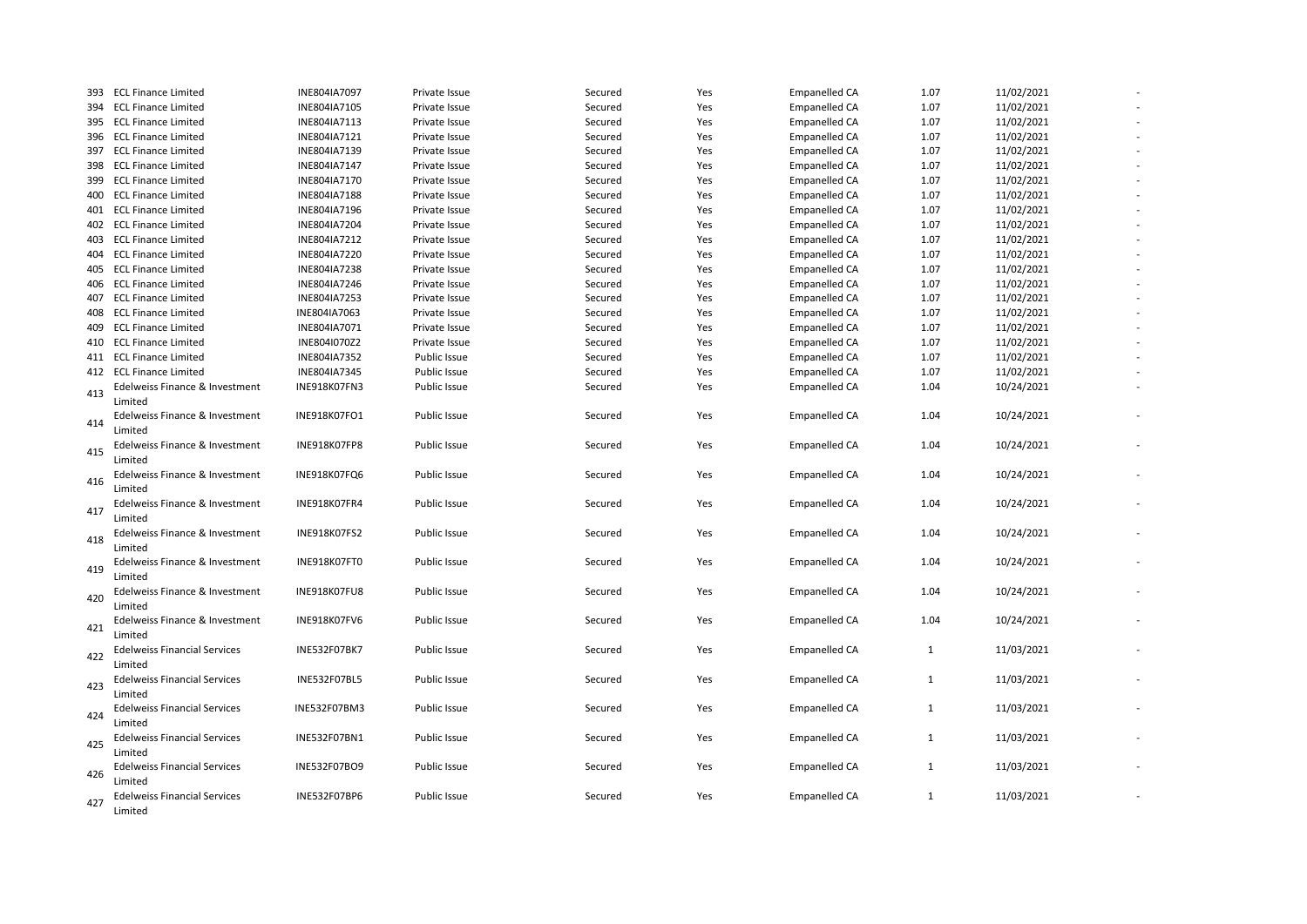| 428 | <b>Edelweiss Financial Services</b><br>Limited  | INE532F07BQ4        | Public Issue        | Secured   | Yes | <b>Empanelled CA</b>    | $\mathbf 1$  | 11/03/2021 |  |
|-----|-------------------------------------------------|---------------------|---------------------|-----------|-----|-------------------------|--------------|------------|--|
| 429 | <b>Edelweiss Financial Services</b><br>Limited  | INE532F07BV4        | Public Issue        | Secured   | Yes | <b>Empanelled CA</b>    | $\mathbf{1}$ | 11/03/2021 |  |
| 430 | <b>Edelweiss Financial Services</b><br>Limited  | INE532F07BW2        | Public Issue        | Secured   | Yes | <b>Empanelled CA</b>    | $\mathbf{1}$ | 11/03/2021 |  |
| 431 | <b>Edelweiss Financial Services</b><br>Limited  | <b>INE532F07BX0</b> | Public Issue        | Secured   | Yes | <b>Empanelled CA</b>    | $\mathbf{1}$ | 11/03/2021 |  |
| 432 | <b>Edelweiss Financial Services</b><br>Limited  | <b>INE532F07BY8</b> | Public Issue        | Secured   | Yes | <b>Empanelled CA</b>    | $\mathbf{1}$ | 11/03/2021 |  |
| 433 | <b>Edelweiss Financial Services</b><br>Limited  | INE532F07BZ5        | Public Issue        | Secured   | Yes | <b>Empanelled CA</b>    | $\mathbf{1}$ | 11/03/2021 |  |
| 434 | <b>Edelweiss Financial Services</b><br>Limited  | INE532F07CA6        | Public Issue        | Secured   | Yes | <b>Empanelled CA</b>    | $\mathbf{1}$ | 11/03/2021 |  |
| 435 | <b>Edelweiss Financial Services</b><br>Limited  | <b>INE532F07CB4</b> | Public Issue        | Secured   | Yes | <b>Empanelled CA</b>    | $\mathbf{1}$ | 11/03/2021 |  |
| 436 | <b>Edelweiss Financial Services</b><br>Limited  | INE657N08017        | Public Issue        | Secured   | Yes | <b>Empanelled CA</b>    | $\mathbf{1}$ | 11/03/2021 |  |
| 437 | <b>Edelweiss Financial Services</b><br>Limited  | <b>INE532F07CC2</b> | Public Issue        | Secured   | Yes | <b>Empanelled CA</b>    | $\mathbf{1}$ | 11/03/2021 |  |
| 438 | <b>Edelweiss Financial Services</b><br>Limited  | INE532F07CD0        | <b>Public Issue</b> | Secured   | Yes | <b>Empanelled CA</b>    | $\mathbf{1}$ | 11/03/2021 |  |
| 439 | <b>Edelweiss Financial Services</b><br>Limited  | <b>INE532F07CE8</b> | Public Issue        | Secured   | Yes | Empanelled CA           | $\mathbf{1}$ | 11/03/2021 |  |
| 440 | <b>Edelweiss Financial Services</b><br>Limited  | INE532F07CF5        | <b>Public Issue</b> | Secured   | Yes | <b>Empanelled CA</b>    | $\mathbf{1}$ | 11/03/2021 |  |
| 441 | <b>Edelweiss Financial Services</b><br>Limited  | INE532F07CG3        | Public Issue        | Secured   | Yes | <b>Empanelled CA</b>    | 1            | 11/03/2021 |  |
| 442 | <b>Edelweiss Financial Services</b><br>Limited  | INE532F07CH1        | Public Issue        | Secured   | Yes | <b>Empanelled CA</b>    | $\mathbf{1}$ | 11/03/2021 |  |
| 443 | <b>Edelweiss Financial Services</b><br>Limited  | INE532F07CI9        | Public Issue        | Secured   | Yes | <b>Empanelled CA</b>    | 1            | 11/03/2021 |  |
| 444 | <b>Edelweiss Financial Services</b><br>Limited  | INE532F07CJ7        | Public Issue        | Secured   | Yes | <b>Empanelled CA</b>    | 1            | 11/03/2021 |  |
| 445 | Edelweiss Rural & Corporate<br>Services Limited | INE657N08025        | Private Issue       | Unsecured | Yes | <b>Stautory Auditor</b> | 1.05         | 11/03/2021 |  |
| 446 | Edelweiss Rural & Corporate<br>Services Limited | INE657N08017        | Private Issue       | Unsecured | Yes | <b>Stautory Auditor</b> | 1.05         | 11/03/2021 |  |
| 447 | <b>Gateway Distriparks Limited</b>              | INE852F07053        | Private Issue       | Secured   | Yes | <b>Empanelled CA</b>    | 4.07         | 10/21/2021 |  |
| 448 | Gateway Distriparks Limited                     | INE852F07095        | Private Issue       | Secured   | Yes | <b>Empanelled CA</b>    | 4.07         | 10/21/2021 |  |
| 449 | <b>Gateway Distriparks Limited</b>              | INE852F07087        | Private Issue       | Secured   | Yes | <b>Empanelled CA</b>    | 4.07         | 10/21/2021 |  |
| 450 | <b>Gateway Distriparks Limited</b>              | INE852F07012        | Private Issue       | Secured   | Yes | <b>Empanelled CA</b>    | 4.07         | 10/21/2021 |  |
|     | 451 Gateway Distriparks Limited                 | INE852F07111        | Private Issue       | Secured   | Yes | <b>Empanelled CA</b>    | 4.07         | 10/21/2021 |  |
| 452 | <b>Gateway Distriparks Limited</b>              | INE852F07129        | Private Issue       | Secured   | Yes | <b>Empanelled CA</b>    | 4.07         | 10/21/2021 |  |
| 453 | <b>Gateway Distriparks Limited</b>              | INE852F07137        | Private Issue       | Secured   | Yes | <b>Empanelled CA</b>    | 4.07         | 10/21/2021 |  |
| 454 | <b>Gateway Distriparks Limited</b>              | INE852F07020        | Private Issue       | Secured   | Yes | <b>Empanelled CA</b>    | 4.07         | 10/21/2021 |  |
| 455 | <b>Gateway Distriparks Limited</b>              | INE852F07038        | Private Issue       | Secured   | Yes | Empanelled CA           | 4.07         | 10/21/2021 |  |
| 456 | <b>Gateway Distriparks Limited</b>              | INE852F07046        | Private Issue       | Secured   | Yes | <b>Empanelled CA</b>    | 4.07         | 10/21/2021 |  |
| 457 | <b>Gateway Distriparks Limited</b>              | INE852F07061        | Private Issue       | Secured   | Yes | <b>Empanelled CA</b>    | 4.07         | 10/21/2021 |  |
| 458 | <b>Gateway Distriparks Limited</b>              | INE852F07103        | Private Issue       | Secured   | Yes | <b>Empanelled CA</b>    | 4.07         | 10/21/2021 |  |
|     | 459 IIFL Wealth Prime Limited                   | INE248U07AW6        | Private Issue       | Secured   | Yes | Not yet provided        |              |            |  |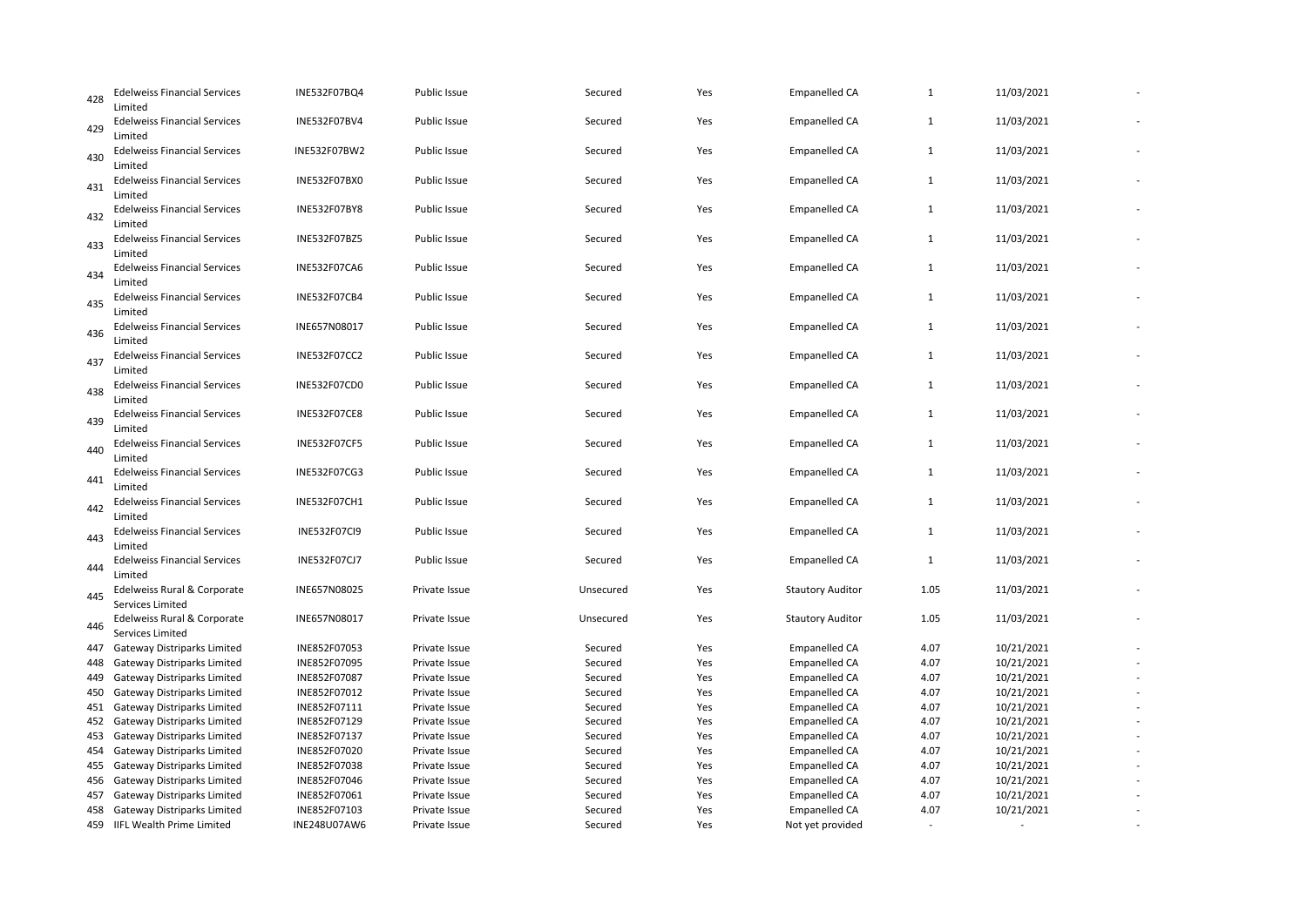| 460 | IIFL Wealth Prime Limited        | <b>INE248U07AX4</b> | Private Issue | Secured | Yes | Not yet provided |  |  |
|-----|----------------------------------|---------------------|---------------|---------|-----|------------------|--|--|
| 461 | <b>IIFL Wealth Prime Limited</b> | <b>INE248U07AY2</b> | Private Issue | Secured | Yes | Not yet provided |  |  |
| 462 | <b>IIFL Wealth Prime Limited</b> | <b>INE248U07BC6</b> | Private Issue | Secured | Yes | Not yet provided |  |  |
| 463 | <b>IIFL Wealth Prime Limited</b> | INE248U07BD4        | Private Issue | Secured | Yes | Not yet provided |  |  |
| 464 | IIFL Wealth Prime Limited        | INE248U07BE2        | Private Issue | Secured | Yes | Not yet provided |  |  |
| 465 | <b>IIFL Wealth Prime Limited</b> | INE248U07BF9        | Private Issue | Secured | Yes | Not yet provided |  |  |
| 466 | IIFL Wealth Prime Limited        | <b>INE248U07BH5</b> | Private Issue | Secured | Yes | Not yet provided |  |  |
| 467 | <b>IIFL Wealth Prime Limited</b> | <b>INE248U07BC6</b> | Private Issue | Secured | Yes | Not yet provided |  |  |
| 468 | <b>IIFL Wealth Prime Limited</b> | INE248U07BD4        | Private Issue | Secured | Yes | Not yet provided |  |  |
| 469 | <b>IIFL Wealth Prime Limited</b> | <b>INE248U07BE2</b> | Private Issue | Secured | Yes | Not yet provided |  |  |
| 470 | <b>IIFL Wealth Prime Limited</b> | INE248U07AW6        | Private Issue | Secured | Yes | Not yet provided |  |  |
| 471 | <b>IIFL Wealth Prime Limited</b> | <b>INE248U07AX4</b> | Private Issue | Secured | Yes | Not yet provided |  |  |
|     | 472 IIFL Wealth Prime Limited    | INE248U07AZ9        | Private Issue | Secured | Yes | Not yet provided |  |  |
| 473 | <b>IIFL Wealth Prime Limited</b> | INE248U07BB8        | Private Issue | Secured | Yes | Not yet provided |  |  |
|     | 474 IIFL Wealth Prime Limited    |                     |               |         |     |                  |  |  |
|     |                                  | INE248U07BG7        | Private Issue | Secured | Yes | Not yet provided |  |  |
| 475 | <b>IIFL Wealth Prime Limited</b> | INE248U07BJ1        | Private Issue | Secured | Yes | Not yet provided |  |  |
| 476 | <b>IIFL Wealth Prime Limited</b> | <b>INE248U07BK9</b> | Private Issue | Secured | Yes | Not yet provided |  |  |
| 477 | <b>IIFL Wealth Prime Limited</b> | INE248U07BN3        | Private Issue | Secured | Yes | Not yet provided |  |  |
| 478 | <b>IIFL Wealth Prime Limited</b> | <b>INE248U07BG7</b> | Private Issue | Secured | Yes | Not yet provided |  |  |
| 479 | <b>IIFL Wealth Prime Limited</b> | INE248U07BJ1        | Private Issue | Secured | Yes | Not yet provided |  |  |
| 480 | <b>IIFL Wealth Prime Limited</b> | <b>INE248U07BK9</b> | Private Issue | Secured | Yes | Not yet provided |  |  |
| 481 | <b>IIFL Wealth Prime Limited</b> | INE248U07BN3        | Private Issue | Secured | Yes | Not yet provided |  |  |
| 482 | <b>IIFL Wealth Prime Limited</b> | INE248U07CI1        | Private Issue | Secured | Yes | Not yet provided |  |  |
| 483 | <b>IIFL Wealth Prime Limited</b> | <b>INE248U07CJ9</b> | Private Issue | Secured | Yes | Not yet provided |  |  |
| 484 | <b>IIFL Wealth Prime Limited</b> | <b>INE248U07CK7</b> | Private Issue | Secured | Yes | Not yet provided |  |  |
| 485 | <b>IIFL Wealth Prime Limited</b> | <b>INE248U07CL5</b> | Private Issue | Secured | Yes | Not yet provided |  |  |
| 486 | <b>IIFL Wealth Prime Limited</b> | <b>INE248U07CM3</b> | Private Issue | Secured | Yes | Not yet provided |  |  |
| 487 | IIFL Wealth Prime Limited        | INE248U07CN1        | Private Issue | Secured | Yes | Not yet provided |  |  |
| 488 | <b>IIFL Wealth Prime Limited</b> | INE248U07BJ1        | Private Issue | Secured | Yes | Not yet provided |  |  |
| 489 | IIFL Wealth Prime Limited        | INE248U07CO9        | Private Issue | Secured | Yes | Not yet provided |  |  |
| 490 | <b>IIFL Wealth Prime Limited</b> | <b>INE248U07CP6</b> | Private Issue | Secured | Yes | Not yet provided |  |  |
| 491 | <b>IIFL Wealth Prime Limited</b> | INE248U07CQ4        | Private Issue | Secured | Yes | Not yet provided |  |  |
| 492 | <b>IIFL Wealth Prime Limited</b> | <b>INE248U07CS0</b> | Private Issue | Secured | Yes | Not yet provided |  |  |
| 493 | <b>IIFL Wealth Prime Limited</b> | <b>INE248U07CT8</b> | Private Issue | Secured | Yes | Not yet provided |  |  |
| 494 | <b>IIFL Wealth Prime Limited</b> | <b>INE248U07CP6</b> | Private Issue | Secured | Yes | Not yet provided |  |  |
| 495 | <b>IIFL Wealth Prime Limited</b> | INE248U07CR2        | Private Issue | Secured | Yes | Not yet provided |  |  |
| 496 | <b>IIFL Wealth Prime Limited</b> | <b>INE248U07CU6</b> | Private Issue | Secured | Yes | Not yet provided |  |  |
| 497 | IIFL Wealth Prime Limited        | INE248U07BJ1        | Private Issue | Secured | Yes | Not yet provided |  |  |
| 498 | IIFL Wealth Prime Limited        | INE248U07BJ1        | Private Issue | Secured | Yes | Not yet provided |  |  |
| 499 | <b>IIFL Wealth Prime Limited</b> | INE248U07BG7        | Private Issue | Secured | Yes | Not yet provided |  |  |
| 500 | <b>IIFL Wealth Prime Limited</b> | INE248U07BJ1        | Private Issue | Secured | Yes | Not yet provided |  |  |
| 501 | <b>IIFL Wealth Prime Limited</b> | <b>INE248U07CV4</b> | Private Issue | Secured | Yes | Not yet provided |  |  |
| 502 | <b>IIFL Wealth Prime Limited</b> | <b>INE248U07CV4</b> | Private Issue | Secured | Yes | Not yet provided |  |  |
| 503 | <b>IIFL Wealth Prime Limited</b> | INE248U07BJ1        | Private Issue | Secured | Yes | Not yet provided |  |  |
| 504 | <b>IIFL Wealth Prime Limited</b> | INE248U07CV4        | Private Issue | Secured | Yes | Not yet provided |  |  |
| 505 | <b>IIFL Wealth Prime Limited</b> | INE248U07BJ1        | Private Issue | Secured | Yes | Not yet provided |  |  |
| 506 | <b>IIFL Wealth Prime Limited</b> | INE248U07BJ1        | Private Issue | Secured | Yes | Not yet provided |  |  |
| 507 | <b>IIFL Wealth Prime Limited</b> | INE248U07CW2        | Private Issue | Secured | Yes | Not yet provided |  |  |
| 508 | <b>IIFL Wealth Prime Limited</b> | <b>INE248U07CX0</b> | Private Issue | Secured | Yes | Not yet provided |  |  |
| 509 | <b>IIFL Wealth Prime Limited</b> | INE248U07BJ1        | Private Issue | Secured | Yes | Not yet provided |  |  |
|     | 510 IIFL Wealth Prime Limited    | <b>INE248U07CY8</b> | Private Issue | Secured | Yes | Not yet provided |  |  |
|     |                                  |                     |               |         |     |                  |  |  |